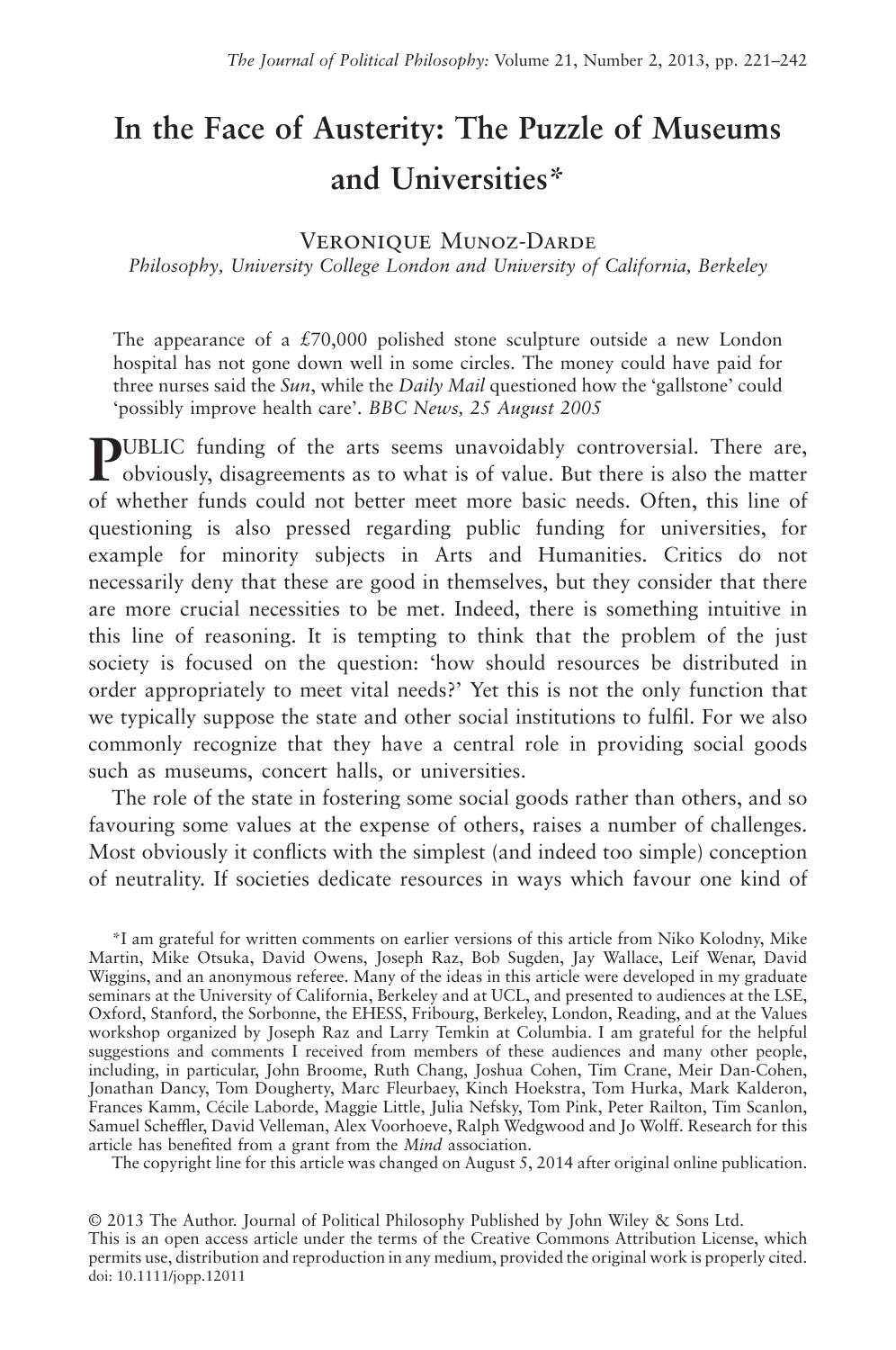value over another that would seem to undermine an attitude of impartiality among conceptions of what is of most value.<sup>1</sup> In this article, I shall assume that there is some way to meet or dismiss such neutrality-based objections, for I want to focus on a starker problem even than that, one which would remain even if those objections could be met, and on which philosophers have had oddly little to say. Few of us would welcome a life in which the various social goods were to be removed. Yet the allocation of resources to these goods certainly takes away some resources from the meeting of urgent needs. How can the just society pursue the aim of providing for such social goods when some urgent needs are unmet?<sup>2</sup>

In addressing this question, our focus will be on claims that can reasonably be pressed on one for aid, and claims that it is reasonable for one to resist. I shall address the matter by moving back and forth between the perspective of the individual and that of social policy. Different ethical outlooks have different conceptions of what it is for there to be a genuine demand on an individual or a limit to any demand; and these different conceptions interact in diverse ways with conceptions of the constraints on social policy. My purpose, in this article, is to make some headway on how these balance.

In Section I, I outline the relevant conception of social goods, before sketching the central problem. In Section II, I offer a theoretical framework for the problem and four possible responses—only one of these, I suggest, coincides with our intuitions that current distributions are not unjust while avoiding the implausible claim that certain values have an unyielding importance. But the real problem here is seeing how to maintain that position. Section III raises an interpretative problem about the notion of need and its role in generating or resisting claims. In suitable contexts, where someone has committed to one life over another, or where the opportunities for flourishing are determined by one range of cultural options rather than any other, they will have needs not mirrored in the demands of all humankind. These will be needs nonetheless. Section IV then explains the distinctive character and importance of *shared needs*. We can recognize the

1 The judgment that one value is more important, or more beneficial, than another is not the only ground for funding the realization of some values rather than others, but the funding of some activities over others is often presented as originating implicitly in such a verdict. For a liberal pro-neutrality justification of state funding of the arts, see Ronald Dworkin's short discussion '*Can a liberal state support art?*' *A Matter of Principle* (Cambridge, MA: Harvard University Press, 1985), pp. 221–33. Harry Brighouse challenges Dworkin but accepts the need for a 'neutrality constraint' in his 'Neutrality, publicity, and state funding of the arts', *Philosophy & Public Affairs*, 24 (1995), 35–63. Contrast Joseph Raz, *The Morality of Freedom* (Oxford: Oxford University Press, 1986), esp. chs 5 and 6; Steven Wall, *Liberalism, Perfectionism and Restraint* (Cambridge: Cambridge University Press, 1998). See *A Theory of Justice*, rev. ed. (Cambridge, MA: Harvard University Press, 1999), sec. 50, esp. pp. 288–91 for Rawls's discussion of funding of arts and sciences within the context of his rejection of perfectionism; see *Justice as Fairness: A Restatement* (Cambridge MA: Harvard University Press, 2001), esp. pp. 151–2 for his mature view.

2 In this article, I will use 'urgent needs', 'basic needs', 'needs stringently conceived', and 'vital needs' interchangeably, to refer to those needs which are invariant between people, no matter the lives or cultures they are in. Of course by 'urgent' or 'basic' I do not mean to suggest that these needs take absolute priority since this is precisely what is at issue.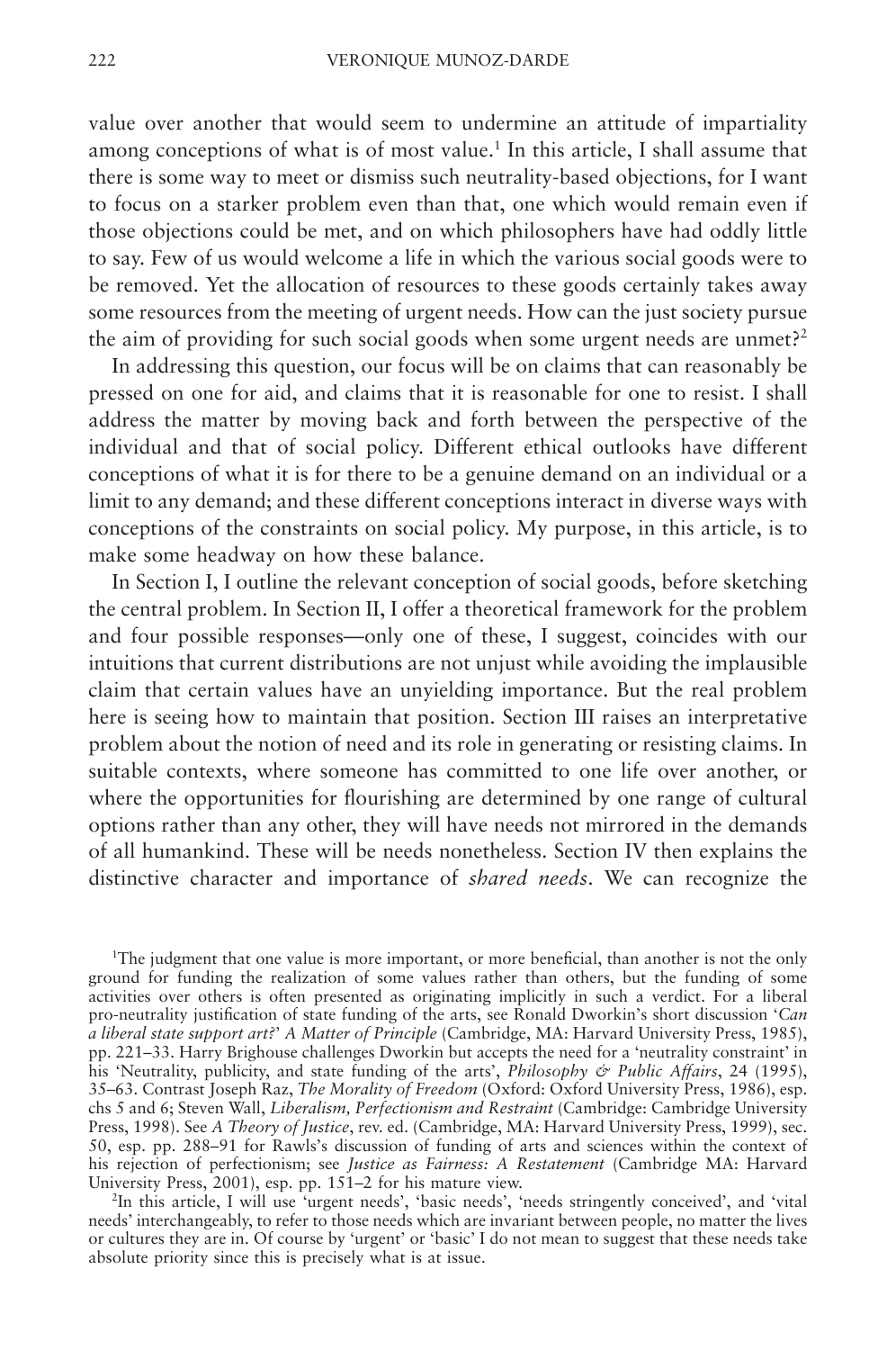importance of museums and universities in social policy, I suggest, without having to appeal to the aggregation of interests across individuals. Properly conceived they are shared needs for us collectively.

I do not seek to offer here any decision procedure for weighing social goods against individual welfare. The aim rather is better to understand the place of social goods in our deliberations about social policy: we should move beyond the view of them as mere preferences, preserved if at all by purely partial concerns. Social goods are a necessity for us, a necessary means to a full life, but this necessity can only properly be made sense of in a social context. It is only against that background that we can properly grasp why it is not unreasonable to devote funds to such goods even, sometimes, at the expense of meeting some urgent needs.

I.

What do we expect in just societies? Plausibly, a well-ordered society is one in which two traditions of social activity continue and flourish: the raising of funds collectively to meet the needs of the destitute; and the directing of resources towards certain values and ends so as to bring about particular social goods.

Universities, concert halls, and museums are obvious examples of such social goods, but a proper catalogue of them would be much more varied and diverse. For example, one might mention the manufacture of musical instruments; or the way in which a whole culture has grown up on making and drinking coffee in particular ways in Italy. Again, one might point to the development of artisanal trades such as viniculture and the limited production of particular types of cheese. And we can also draw attention to the provision of resources to develop local traditions of playing and watching sports: be that rugby in Wales, football in Spain, golf in Scotland, or baseball throughout the US and Japan.

As diverse as this brief sketch is, one can find common elements which justify the thought that there is a central concern or problem here worthy of attention. First, social goods develop according to a certain degree of local contingency. Second, while none of them is indispensable for a fulfilling life, it seems hard to imagine a good society in which no such goods are provided for, or a bearable society without the existence of at least some of the institutions which sustain them. Moreover, third, co-operation is required and demanded from many in order to provide these goods; so their provision spreads costs across a whole community, just as the meeting of urgent needs does. Finally, we should note that these institutions make things of value available, and, just as importantly, they provide for the transmission of an understanding of how these things are to be valued.

Taking all this together, one may say: while it seems hard to imagine a good society which lacks some such common institutions, still we cannot say of any given society why it must foster the particular set of goods and values on which it does expend shared resources. The brief sketch just given of the special status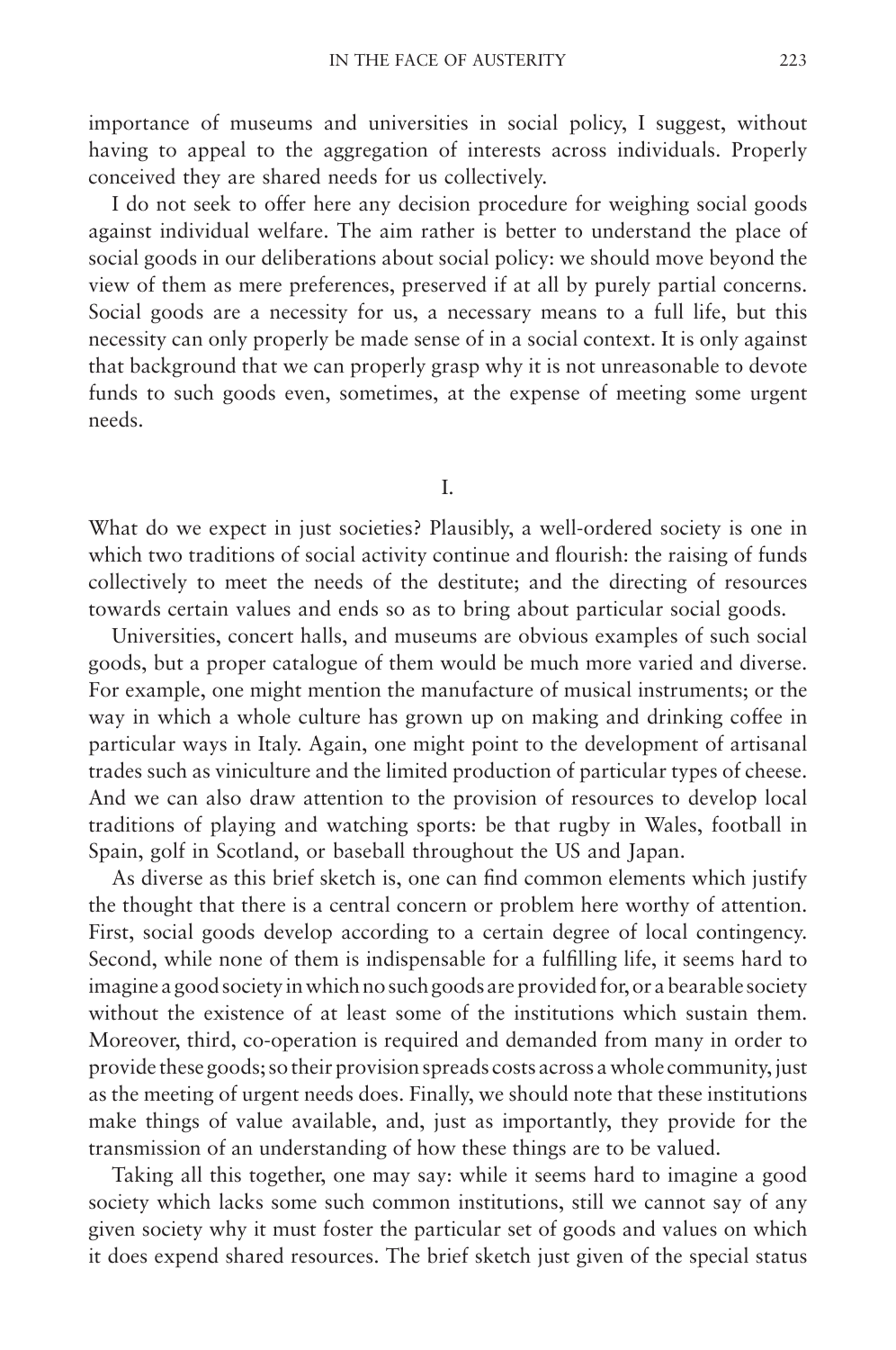of these goods should help remind us that much effort is in fact given over in all the societies we know to the development and sustenance of social goods, and that this effort is often in tandem with, or even sometimes prioritised over, the meeting of urgent needs. This is a feature of society which does not immediately strike most of us as problematic. Yet if a concern with the proper functioning of society and its distribution of resources should be exercised solely with an eye on need, then such complacency is problematic.

Consider a somewhat artificial example.<sup>3</sup> There are some diseases which lead to death in teenage years, or shortly after. We expend a significant amount of resources on researching cures and remedies for such fatal, early illnesses. But it is quite conceivable that were we to devote an even higher level of resources, we might discover a cure for one such disease much earlier; and thereby, perhaps, advance the successful treatment by five to ten years. Think now of a very rare illness: one which affects one in a hundred million people in their early teenage years. There is some teenager somewhere who as things stand will die soon. However, if we expended the resources which communally are directed towards museums, or arts, or pure mathematics in universities, and focused it solely on the relevant medical research, they would survive beyond their mid-teens.

If any individual has an urgent need, surely this teenager does.<sup>4</sup> So does this teenager have a claim with priority over social goods? When faced with this example, most people's reaction is that we are not required to abandon resourcing the arts and universities in order that the teenager should survive; however unfortunate their plight. Perhaps the idea implicit in this reaction is that there is a limit to the demands any one person can make on the rest of us, and that that limit is in play even in relation to the distribution of resources towards things which are not needs stringently conceived.<sup>5</sup> The difficulty is to find a plausible manner in which to think of this sort of limit. Even if there is no precise boundary or algorithm which one can define, we must be able to give a more helpful account of what reasons are in play in this kind of case. As yet, this seems elusive.

3 See my 'The distribution of numbers and the comprehensiveness of reasons', *Proceedings of the Aristotelian Society* 105 (2005), 207–33. The example was introduced to highlight differences among various cases of aggregation of claims; I also suggested the possibility of a limit to claims of need, an idea which I intend to explain and explore further here.

4 There is, though, a further delicate issue to raise about this example: to suppose that there is a special claim here is to suppose that we consider the extent of lives as a whole (and someone who dies as a teenager thereby has a smaller such life). An alternative view is that we should just consider the perspective of each agent now: and so the concern is just with how many more years we can expect to have. This perspective does not privilege the teenager over the nonagenarian. For the sake of the example, I will just assume, and not seek to establish, that we think that on the whole the loss of life in one's mid-teens is a misfortune considerably greater than death late in life.

5 Note that this is not to say that it is an absolute demand that funds be directed to universities, or museums. Rather most people doubt that the teenager has a claim that all these funds be redirected for research to cure his illness.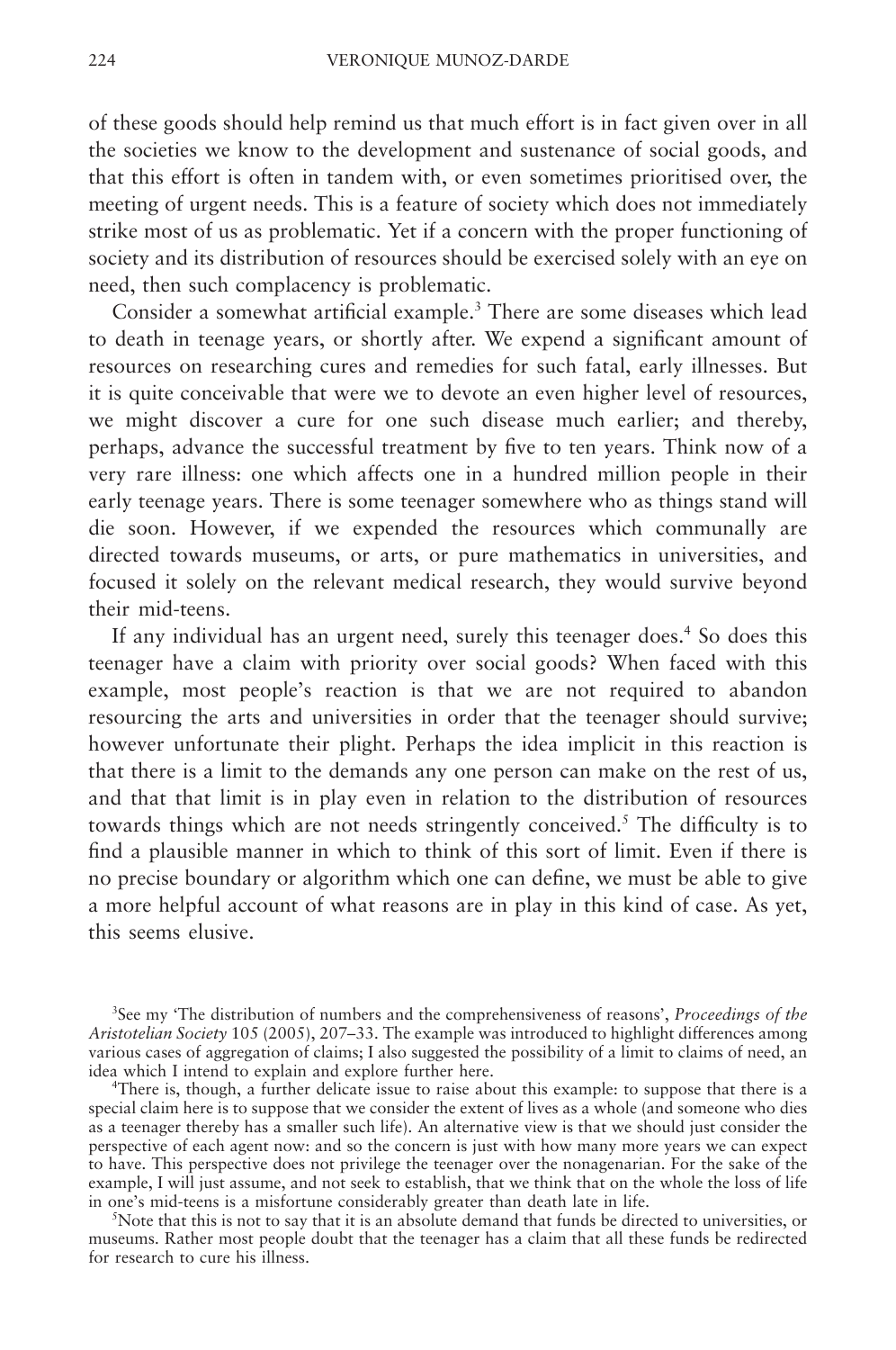If claims of urgent need are a priority for justice, then we should sacrifice social goods in favour of urgent needs. Most of us reject the consequent, but deny that social goods are more important or have greater priority than the urgent needs of others. How, then, can we justify our rejection? This, briskly put, is our problem.

II.

Let us look at the example more closely. One reaction is immediately to suppose that with social policy, numbers are always germane. As the example is specified, the disease is relatively rare and those who will be adversely affected by re-distribution are great in number. So, one might think, this is simply a matter of balancing the demands of the many against the misfortune of a few.

However, it is not clear that aggregative concerns impact on our social policy judgements in quite so straightforward a manner. Consider T. M. Scanlon's example:

Suppose that Jones has suffered an accident in the transmitter room of a television station. Electrical equipment has fallen on his arm, and we cannot rescue him without turning off the transmitter for fifteen minutes. A World Cup match is in progress, watched by many people, and it will not be over for an hour. Jones's injury will not get any worse if we wait, but his hand has been mashed and he is receiving extremely painful electrical shocks.<sup>6</sup>

Many of us (if, perhaps, not everyone) feel that even if a hundred million people were watching this game, we ought to interrupt the transmission to save Jones from his hour of severe pain. And it is tempting to move to a more general moral: that we should reject putative moral principles which require us to aggregate benefits to many individuals (even where those benefits themselves may be quite small), and weight the sum against the harms or burdens on others. Whether that is so is a matter of some keen debate. And that matters are not simple in this domain is reflected further in the problem case on which we are focused.

There are important differences between the two examples. Depriving the young of school or university education is not on a par with missing out on a football game, even a thrilling one. There is also a contrast between the one-off occurrence of an accident and adoption of general social policies. However, given the remaining similarities in the distribution of burdens and benefits, and in the ratio of numbers on each side, the question remains: why do our intuitions go in opposite directions in the two examples?

The first thing to note is that Scanlon's example has several layers of complexity, and that might bear on the disanalogy.<sup>7</sup> We might feel that giving in

<sup>6</sup> T. M. Scanlon, *What We Owe To Each Other* (Cambridge Mass.: Harvard University Press, 1998), p. 235.

<sup>7</sup> As Frances Kamm points out in 'Owing, justifying, and rejecting', *Mind* 442 (2002), 323–54 at p. 340.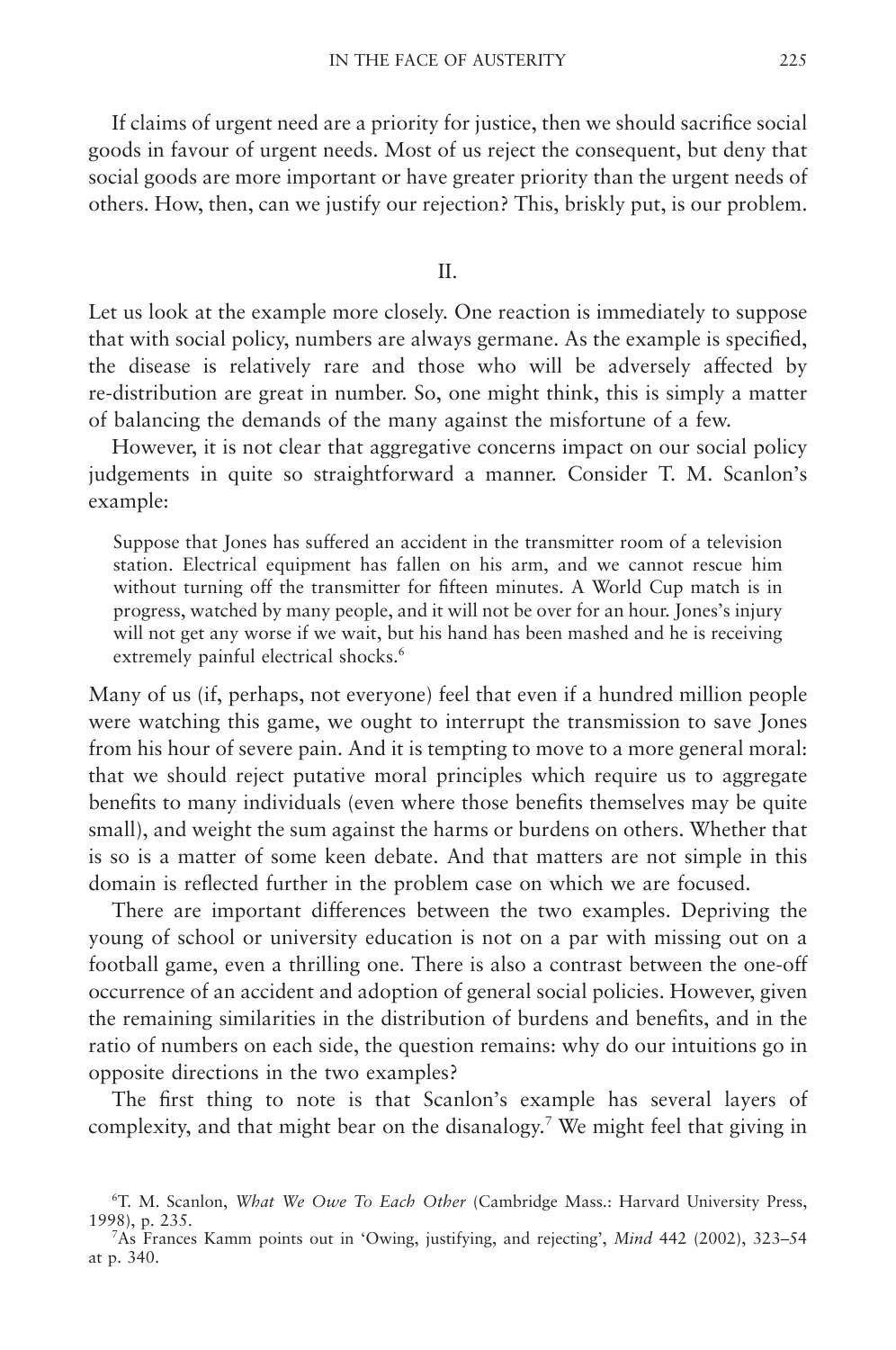to our desire to continue watching the game, demanding no intervention should interrupt the broadcast, is tantamount to actively *harming* Jones. The thought would be that the difference in attitudes towards Jones and the teenager is underpinned by the distinction between a stringent duty to refrain from harming others, and an imperfect duty to help people in need. However, given the extreme plight of the teenager, this would, at best, be only part of the explanation of our difference in attitudes. If as many as one in two, or three, children died at such a young age, our reaction would change. We might think that our society is not well-ordered if it lets this happen; we would feel that children are victims of neglect. Yet in our actual example, most of us feel disposed to support the status quo. Few would be inclined to consider that this is because the need of the teenager is outweighed by the number of people who enjoy education and art (or indeed by the value of art or education). Yet we doubt that all these funds must be redirected for research to cure his illness.

If the numbers involved across these examples can give rise to such conflicting intuitions, we might do best initially to leave aside considerations of numbers entirely, and focus first on the kinds of objections *individuals* would have to each of the potential policies. A familiar version of this procedure is often called the 'Complaint Model'. This compares the respective objections that each of the people submitted to particular policies would have.8 It has at least two appealing features. First, it is individualistic insofar as it examines and weighs the complaints that each person might have against each of the policies available. This model also has the result that we pay particular attention to those who do worst under each of the candidate policies: we try to adopt the policy with the least significant objection to it. So of those available to us, and subject to some constraints such as respect for rights, or considerations of fairness,<sup>9</sup> the correct policy is that in which the worst-off still would do better than the worst-off (not necessarily themselves) would do under each available alternative policy.

We therefore operate by pairwise comparisons. In Nagel's words: 'we try to include each person's point of view separately, so as to achieve a result which is in a significant sense acceptable to each person involved or affected.' Nagel comments:

<sup>8</sup> The idea of a Complaint Model is in Scanlon, *What We Owe To Each Other*, p. 229. Scanlon says that he takes the expression from Parfit. The idea of comparing level of complaints (as well as possible departures from such strict weighing) is in any case already present in Scanlon's 1982 'Contractualism and utilitarianism', reprinted in T. M. Scanlon, *The Difficulty of Tolerance* (Cambridge: Cambridge University Press).

<sup>9</sup> For qualifications introduced to a simple Complaint Model see Scanlon, *What We Owe To Each Other*, pp. 196, 229. In particular Scanlon stresses that effects on a person are not solely effects on her well-being, but also on *how* costs are imposed. Unfairness and violations of rights and entitlements, for example, constitute grounds for rejection even of principles which would not have adverse effects on a person's well-being. I shall suggest in Section III further ways of building more structure into the idea of a comparative complaint.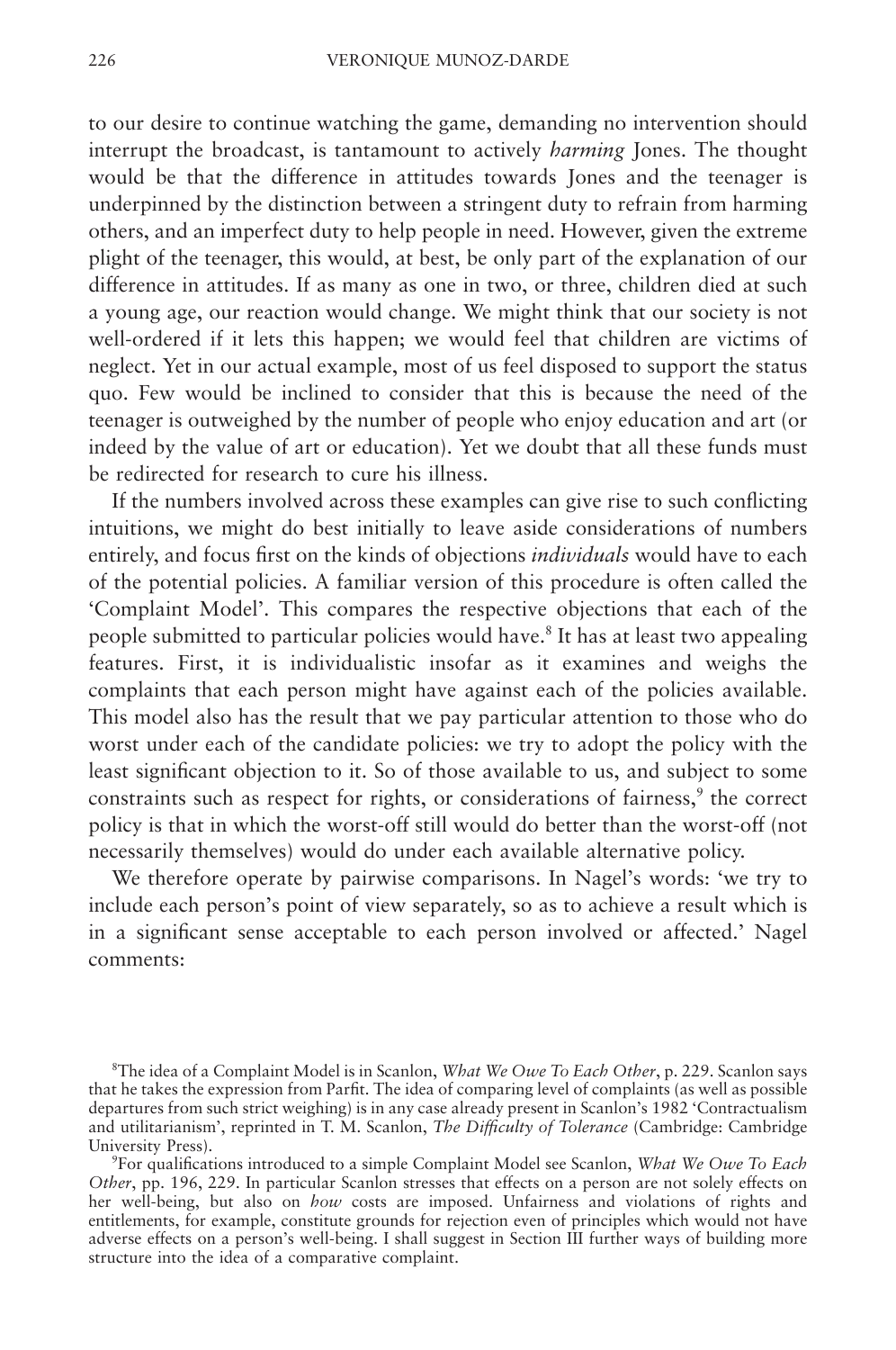Where there is conflict of interests, no result can be completely acceptable to everyone. But it is possible to assess each result from each point of view to try to find the one that is least unacceptable to someone than this alternative is to anyone. The preferred alternative is in that sense the least unacceptable, considered from each person's point of view separately.10

Of course what this model directs us *not* to do is to aggregate complaints. In our second example, we do not aggregate the cost (in terms of sacrificed pleasure) that the many viewers of the football game are incurring. Their combined displeasure is not allowed to outweigh Jones's hour of excruciating pain. In other words, we build in an *Individualist Restriction*. Parfit, to whom we owe this expression, defines it thus: '[i]n rejecting some moral principle, we must appeal to the principle's implications only for ourselves and for other single people.'<sup>11</sup>

Using this conception, it is easy to see how Jones would have a reasonable complaint against our continuing to enjoy our Sunday afternoon entertainment at the cost of an hour of excruciating pain for him. However, it is much less easy to see how this approach can lead to a contrasting verdict in the example of the teenager. It seems that the loss of a number of years of life in one's early years is an even greater harm than suffering a traumatic pain for an hour. True, one may suppose that a liberal education or the opportunity to spend weekend afternoons in an art museum is a more significant benefit to people than watching a football match. But still, as we are now to understand the Complaint Model, at least one of the undergraduates must be in a position in which depriving him or her of a liberal education (as opposed, say, to a vocational training which will help medical research), or the enjoyment of the arts, is a worse harm than the loss of years of life is to the teenager. As important as art and knowledge are to some of us, it is difficult to put anyone in the position of claiming that these are more important to them than someone else's life. Yet unless we are prepared to make this claim, how are we to avoid the consequence of the teenager's claim being the strongest, thus rejecting any principle which does not save him or her?

What then if we lift the restriction? Those attracted to maximizing models of moral considerations certainly find the Individualist Restriction puzzling. Among the many critics of this idea, Parfit puts the matter particularly sharply: using cases where we can either save one person or several people from a similar type of harm, he argues that the Individualist Restriction leads to the wrong kind of result, and that a more plausible understanding of moral duties would do away

<sup>10</sup>Thomas Nagel, '*Equality*', in *Mortal Questions* (Cambridge: Cambridge University Press, 1979), pp. 106–27 at p. 123.

<sup>11</sup>Derek Parfit, *On What Matters* (Oxford: Oxford University Press, 2011), vol. II, p. 193. One might consider Parfit's picture here too consequentialist since it is conceived as a restriction on an aggregative end while many who find the case problematic take it to show that we don't think in aggregative terms at all.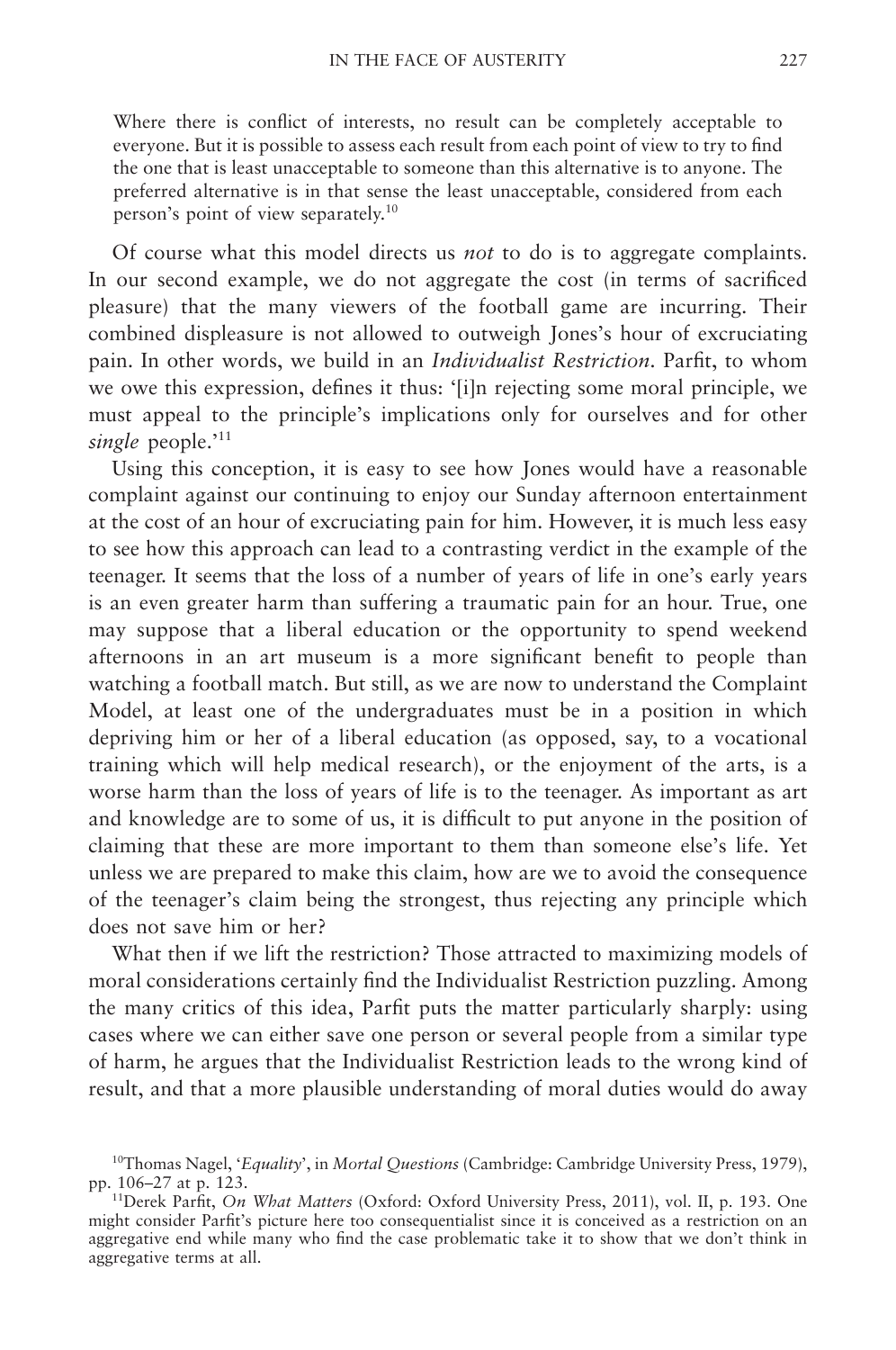with it.<sup>12</sup> Might the same be said with our problem? We can explain our intuitions in the case simply by removing the Individualist Restriction and recognizing the conclusive force of aggregated burdens or benefits which groups of people *together* bear.

Before we rush to endorse this solution, we should reflect on whether we really are happy to offer this kind of justification of the policies we pursue to the teenager whose life is at stake. Advancing aggregative considerations to explain our policies to the teenager just seems formidably callous. And this doesn't seem to be a matter of mere politeness or diplomacy in spelling out the real reasons. If the sacrifice for each seems so superficial in relation to the teenager's plight, piling up the number hardly makes our resistance more acceptable.

The problem is compounded because the alternative (i.e., to claim that it is unjust *not* to make these sacrifices) doesn't seem the right thing to say either: we do not feel that a just society must systematically redirect all of its available resources to meet claims of need for survival.

So we may doubt that the Complaint Model, even with due modification, would allow us to distinguish between the case of the teenager and the case of Jones. The question is: beyond their structural differences, are the two examples the same; are we led to the conclusion that it would be wrong to refuse to sacrifice certain cultural goods in order to give a few more crucial years to the teenager?

As suggested, one option is to claim that for each student currently enjoying a liberal education, the benefit he or she gains from this aspect of life just greatly outweighs the cost to the teenager. Any policy which led to the deprivation for any of them of this education would leave them worse off than the teenager is now under the *status quo*. Access to art and knowledge are just too important to be sacrificed in this way.

Such an insistence on the importance of these values indubitably sounds as odd as the demand that the resources should be redistributed. We surely don't want to insist, even given our position in the business, on the central importance of learning and knowledge. It seems as if, when we have to compare the importance of the opportunity to read a significant piece of literature, to enjoy a superb painting, or have one more life saved, there is little choice but to opt for the third of these.

And at this stage, it may then look as if the only way to rescue the *status quo* without over-inflating the claims of universities or museums is to appeal after all to some aggregative considerations. Perhaps it does matter in the end that the teenager is one of so few such afflicted members of our society, and those with the opportunity to benefit from education or from the arts are so many. As already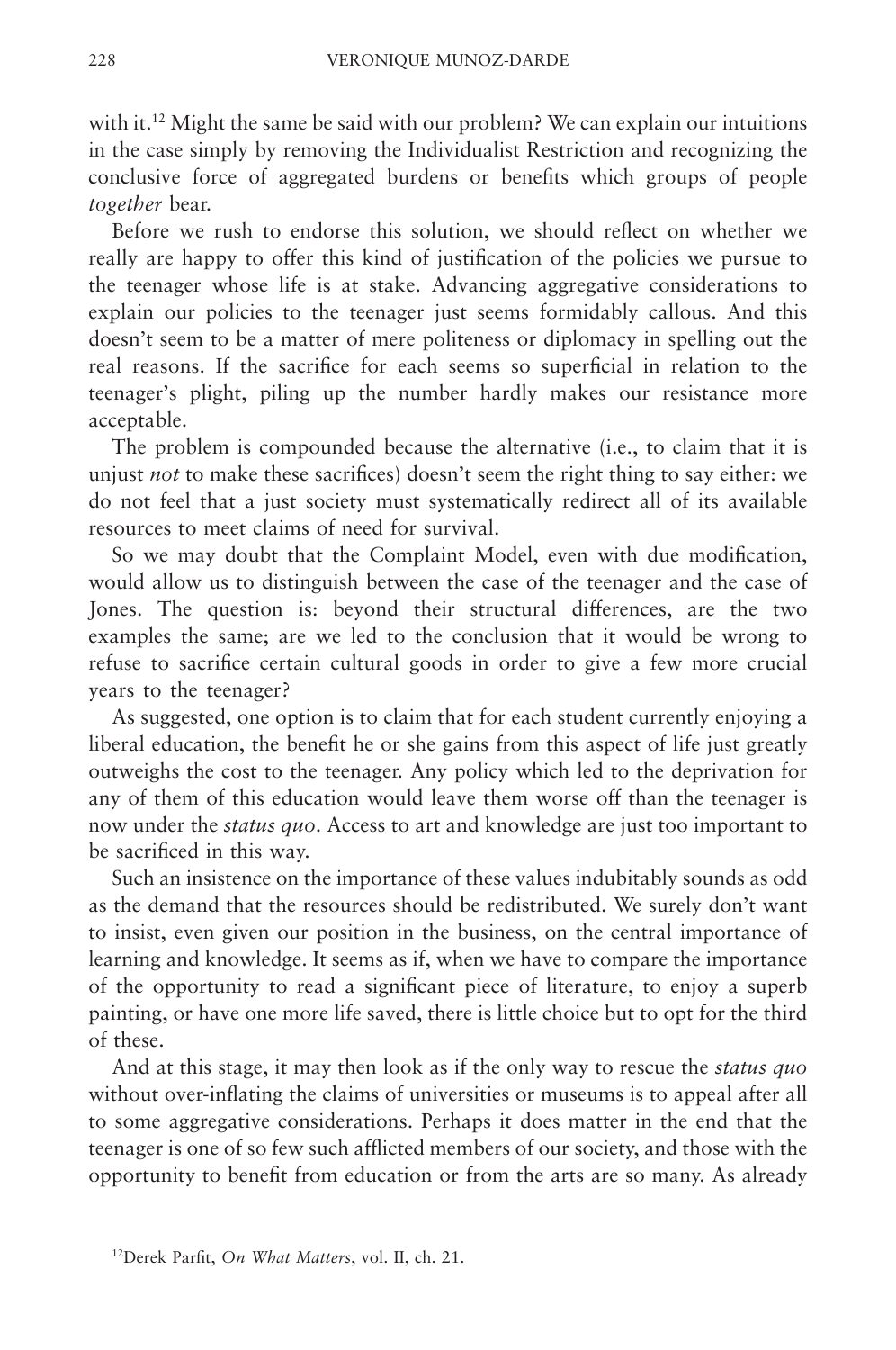stressed, the difficulty of resting here is the recognition that we already have from Scanlon's example that if aggregation can come to bear, it cannot do so directly in all cases.

So far, then, we seem to have three options:

- (a) to recognize our current attitudes towards the fostering of liberal education and museums as unjust, and to direct all resources towards activities which can best meet the urgent needs in our societies;
- (b) to resist the claims of the teenager by insisting on the importance of art and knowledge and claiming that these values have a centrality which trumps that of an individual human life; and
- (c) to drop the Individualist Restriction, and say that the number of claims to museums or universities outweighs the claim of need of the teenager.

As I have already indicated, though, each of these options comes with a certain cost; none seems entirely compelling or to respect the complexity of our intuitions here. So the question remains, is there some other way of explaining our attitudes in this case? That will set the parameters of our remaining discussion. In particular, I want to look for an account of our considered judgments here which is:

- (i) sensitive to the Individualistic Restriction;
- (ii) not such as to claim the greater importance of values such as education and art over life; and
- (iii) consistent with the kind of policies actually pursued by current state or social institutions; that is, policies under which a significant number of resources are directed towards such social goods as education and the arts, and in a way that does not guarantee benefit for all individuals from whom costs are levied within society.

#### III.

Let us now make more explicit a couple of elements left intentionally unclear in the Complaint Model. When we engage in a pairwise comparison of individuals' situations in relation to different policies, there are different things we could be comparing.13 On one conception, working out the cost of a policy is a relative

<sup>13</sup>*The question of whether the Complaint Model imposes too severe a restriction on individuals' lives has been raised before*. In *Equality and Partiality*, (Oxford: Oxford University Press, 1991), Nagel claims that there may not be a general principle of conduct that no individual will have a legitimate complaint against. Either a principle will be insufficiently attentive to the claims of those in need, or it will be too demanding from the perspective of those called upon to make a sacrifice, given that they have their own lives to live. More recently Elizabeth Ashford, 'The demandingness of Scanlon's contractualism', *Ethics* 113 (Jan. 2003), 273–302, has argued that contractualist theories face a problem of moral demandingness. Using roughly the Complaint Model, she argues that contractualists no less than utilitarians find themselves committed to extremely demanding obligations to help those in need. She further comments that any impartial moral theory will be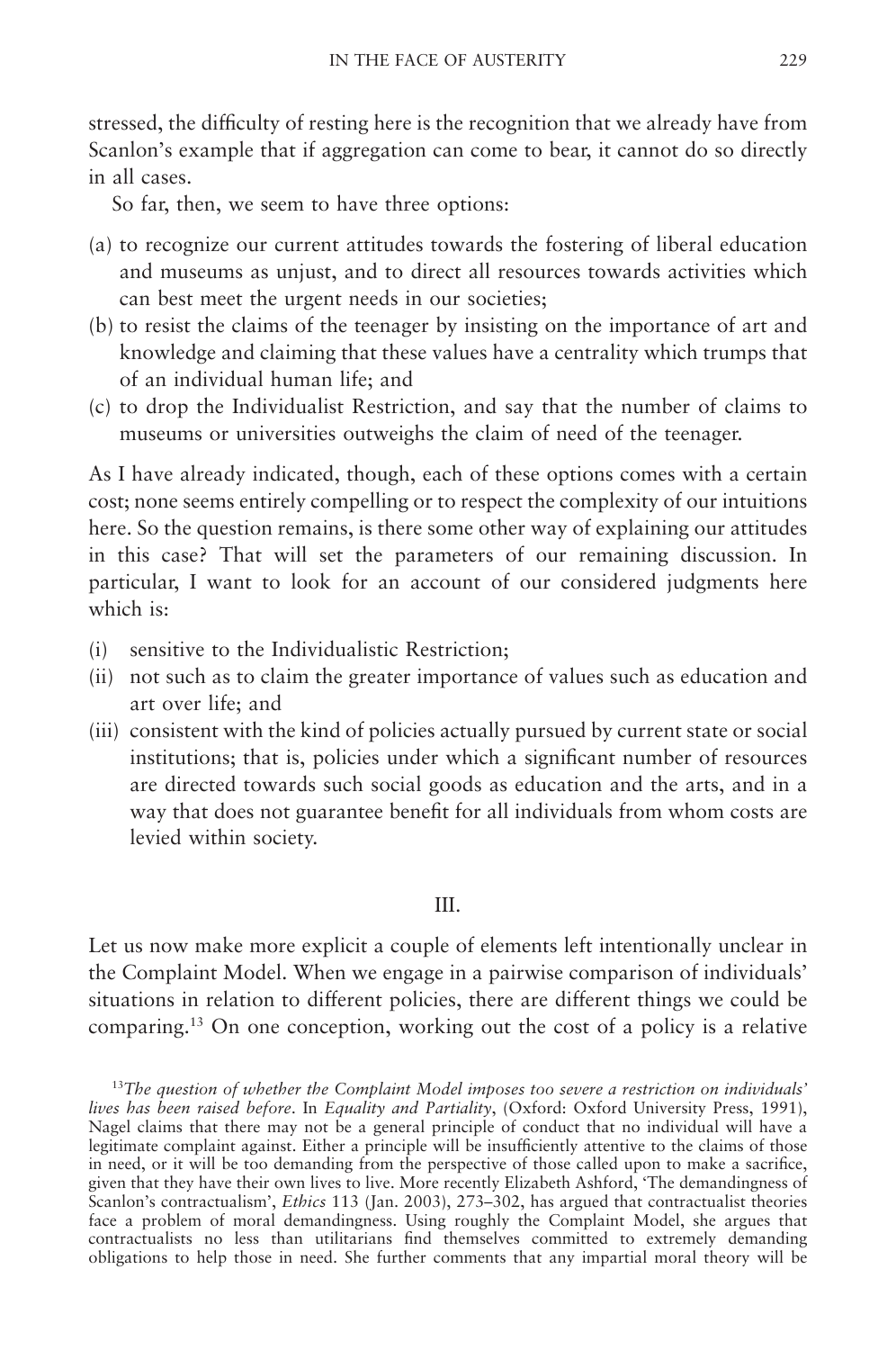matter, contrasting an *initial situation* and the *outcome*. So one might think that an individual had a complaint against endorsing the new policy because the resulting situation would leave them too badly off relative to their actual possession of resources, and so would be too demanding of them. If we take this way of thinking seriously, then the grounds for reasonable rejection will in part be comparative across outcomes.

On the other hand, we might measure a person's welfare relative to some appropriate standard. We do not first have to compare a situation with any other possible outcome (i.e., an outcome determined by some different policy about distribution from that which holds in the *status quo*) in order to determine whether the person is in an unfortunate position and has claims on us. We need only to know that in this situation the person in question is below some given standard. And it is this fact about the situation which would ground the verdict that a policy which resulted in this outcome would be reasonably rejectable by that individual. Talk of rejectability may however mislead, and suggest a particular decision procedure. The point, rather, is that there is an absolute standard according to which we rate the urgency of a person's claim.<sup>14</sup>

In turn, a question arises as to what the *baselines* used for comparison are. On one way of doing this the baselines used are determined just by *average welfare*, so that costs and benefits are a matter of how a subject moves relative to the overall average welfare. An alternative way of conceiving of them, though, builds in more structure to the idea of a complaint: claims, we may suppose, are distinctively grounded in the *needs* of individuals, not in their *preferences*. In identifying the claims of individuals we need to look at their opportunities to lead a flourishing life, and to possess the means necessary for that. And here we help ourselves to a substantive conception of what it is to lead a good life, rather than thinking of it simply as a formal notion filled in by appropriate values for an individual's preferences. Such a substantive conception may draw on the contingent possibilities that arise given the specifics of culture and history that individuals find themselves in. Hence, the claims that any individual has, in the actual world or in any possible world resulting from a given policy, are always relative to a potential good life, actualisable in their historical circumstances.

similarly demanding; hence, she concludes, any plausible moral theory will be much more demanding than we are initially and pre-theoretically inclined to find acceptable.

There is a plausible element in what both of these otherwise different approaches agree on: reasonable demands to help those in need will in many contexts be more demanding than some of those called upon to help would initially find acceptable. Nonetheless before we can assess the importance and extent of this resistance, and its implications for ethical principles justifiable to individuals, a more detailed understanding of the Complaint Model is needed.

<sup>14</sup>For a similar point see Raz, *The Morality of Freedom* (Oxford: Oxford University Press, 1986), ch. 8. Cf. also Parfit, *Equality or Priority* (Lindley Lecture: University of Kansas, 1991), which offers the comparison with the difficulty someone at a high altitude has to breathe. There is an absolute standard (of oxygen necessary to breathe well) by which we judge that this person is badly off. I delay until Section V below discussion of what might follow in terms of social policy.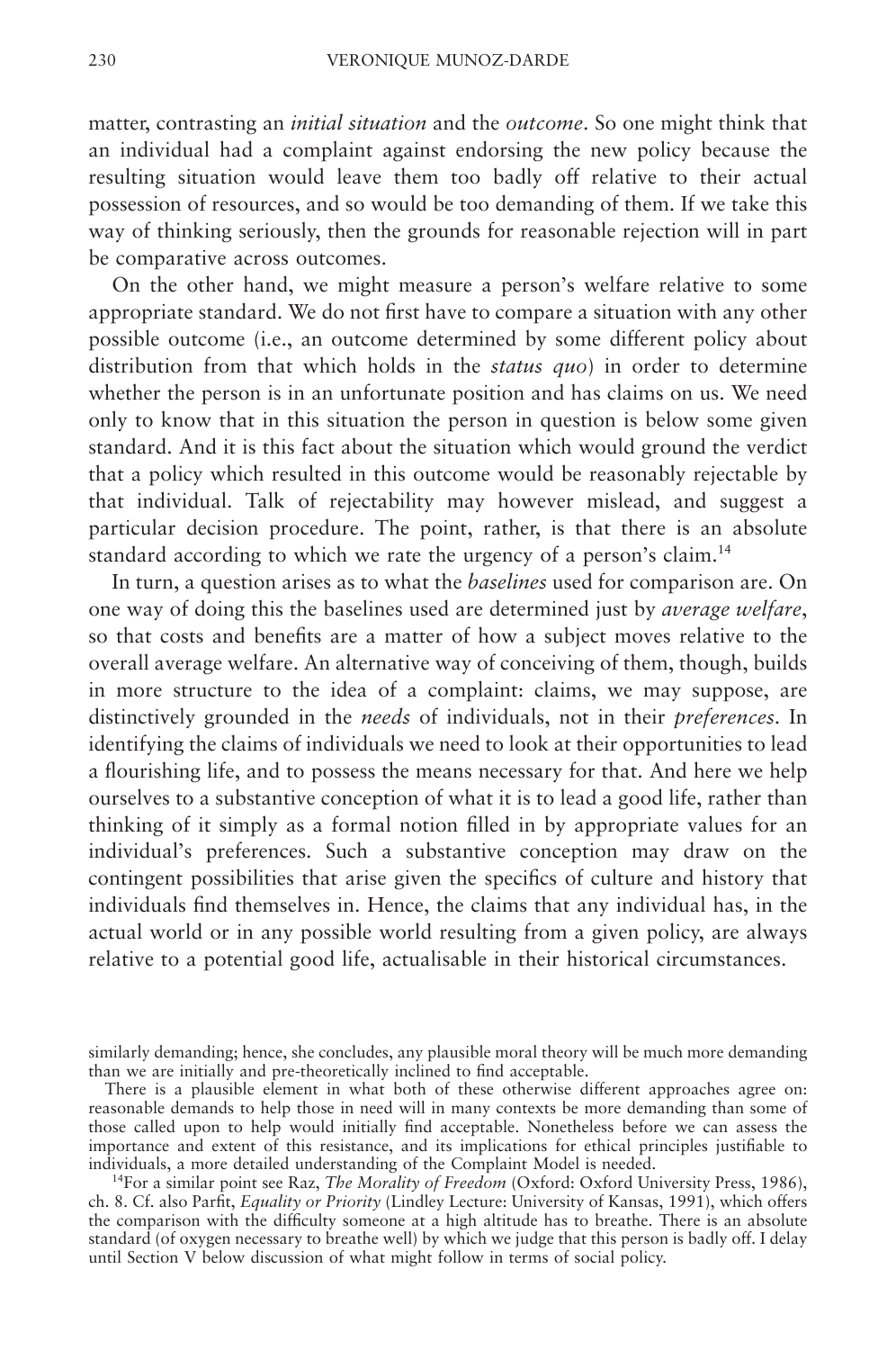Given this richer conception of the baseline, we arrive at a different picture of the costs that individuals face. Rather than simply asking whether an individual will end up with fewer benefits under this policy than that, we can ask whether they will be left with the means themselves to live a good life. That is, rather than simply conceiving of them as beings with a certain set of preferences and resources, we should think of them as having needs which form the basis of claims against others, including claims which balance or block the claims of others. With respect to any bundle of resources in excess of the minimum required for living life well, we might think that an individual has no good complaint against a policy which would deprive them of those resources. On the other hand, we can, in the context of a pairwise comparison, point out that any policy which deprived a particular individual of the necessary means to a good life in order to provide another individual with their needs would be self-defeating from the point of view of such distributive policies. An individual faced with such a demand could reasonably reject the policy. The basis of this rejection we might think of in terms of the very moral concerns which would give such a policy its point in the first place: that such policies answer to the demands of meeting needs which all of us can recognize.

We thus operate with a different conception of reasonable rejection. We start from the fact that we tend to think that someone's *claims of need* issue from their situation in the actual world—how far their resources fall below a certain *baseline*. That is, someone has claims on the rest of us where they have need of things that are necessary for life to go well. In mirror form, we might contrast the resources others have beyond what they need with that which they have which meets their own needs. If another's need is stringent enough, it is not reasonable to resist their claims if one has suitable surplus resource; but where it would deprive one of the necessary means for flourishing oneself, it is. (Again, there is a further question here whether, in terms of policy making, there can be further comparative ranking of urgent claims.)

One element of the puzzle with which we closed the last section was the question of how any of our undergraduates could resist the demands of the teenager without claiming the greater importance of philosophy or art over the teenager's life. The supposition that we would be committed to such a claim in the face of the teenager's needs itself presumes a particular conception of the Complaint Model introduced above. We can now see that we need not be committed to any such conception, and that on reflection it should be rejected.

If we just think that the cost in question is determined by some quotient, then the deprivation of education for one of the undergraduates must be greater in disvalue than the loss of life for the teenager. And it is natural to think that this calculation can only hold if *impersonally* (allowing now for comparison across people) the value of an education to someone is greater than the extended life of a teenager. But we can avoid this demand if we focus instead on the grounds of rejectability that an agent may have. For the basic idea is that it is reasonable for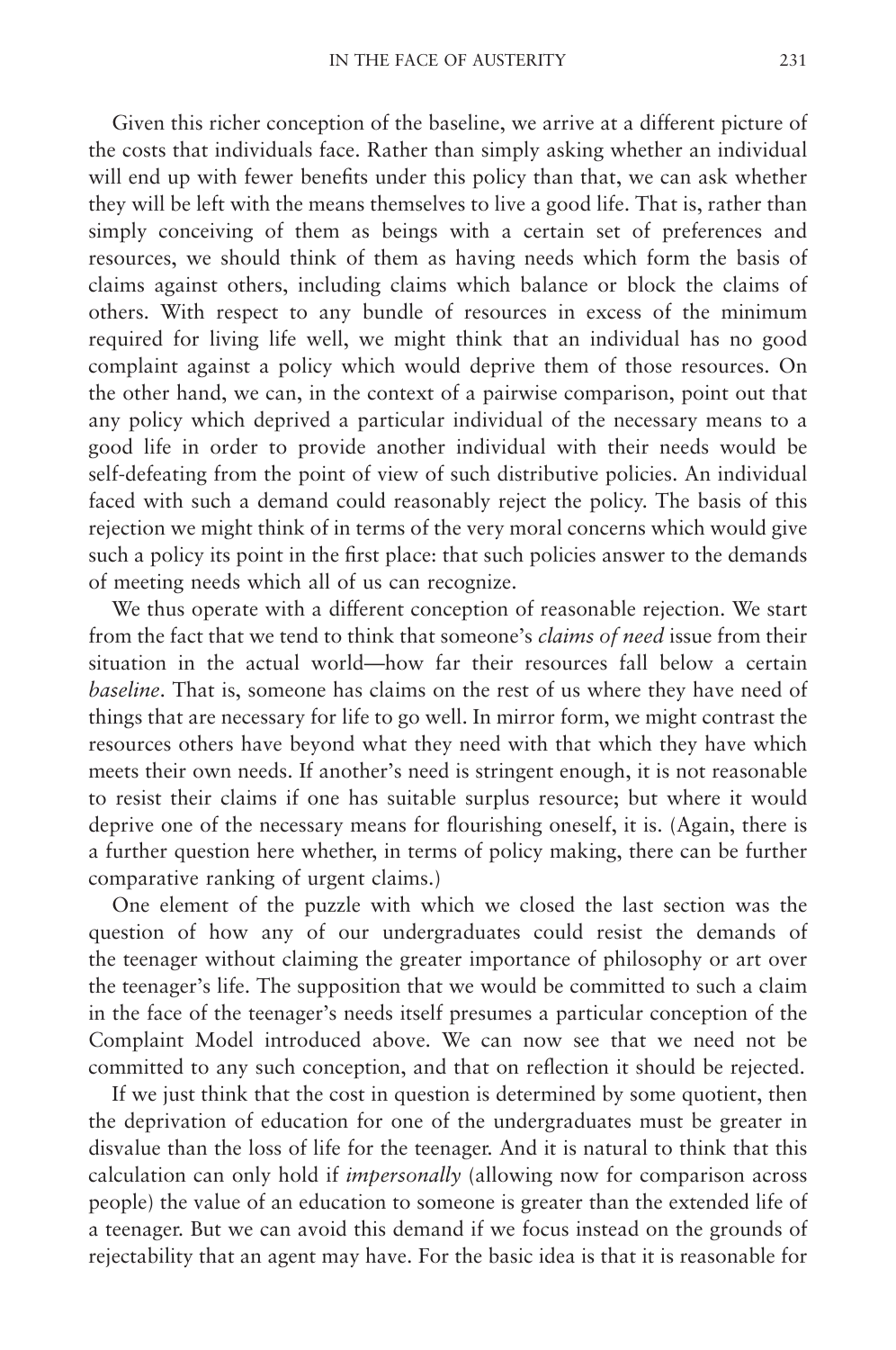someone to reject a claim against them where meeting the claim would deprive them of the necessary means to live life well. This consideration does not entail that the ground of rejection have greater weight or value than the claim it forms the resistance to: what matters is the relation it bears to the person resisting the claim, that it be a need for them.

The point can be made vivid by focusing on certain special cases involving psychological impossibility. We find it entirely understandable if someone cannot bring themselves to act in a way which costs them a finger to save another's life. Their attitude here is not well-modelled by saying that they value their little finger more than the life of the other. Rather, the kind of sacrifice here, breaching the integrity of one's body, is something that is psychologically impossible, or near to, for most people. We have a background concern for the preservation and integrity of our bodies, and this concern is not normally up for comparison with other things we value; rather it structures what is possible or impossible for us to do.

Note that this is not to say simply that the value of one's finger is incommensurable with the value of a stranger's life. Nor is the thought that there is a privileged realm for partial or prudential concerns which the demands of others cannot breach. The psychological impossibility of sacrificing part of one's body holds even when we are concerned solely with the prudential. After all, this is why we find the action of a man who sawed off his own arm in order to avoid starving to death both fascinating and heroic.<sup>15</sup> For as prudentially essential as the action might be, and as rationally commanded on one conception of decision theory, still we recognize that so acting may well be beyond what we are normally capable of doing.

So the idea here is that questions about what it is reasonable to ask of someone must take into account what is practically, and hence psychologically, possible for them to do. Someone may resist a certain demand because it requires giving up on something that one cannot sacrifice, that is the flipside of its being a necessity for them. And these aspects of the reasonable and the unreasonable cannot simply be reduced to questions about how much we value or disvalue certain outcomes. Hence we cannot conclude from the fact that someone reasonably resists a sacrifice that the cost to them of the sacrifice is of greater value than the benefit which would accrue to others.

The prospect of sacrificing a finger offers a vivid case for grounding the resistance of an otherwise worthy claim. But it seems to fit the model of basic or urgent needs as a ground of resistance rather better than the social goods that we are principally concerned with. So how can we generalise the moral of this discussion?

<sup>15</sup>See Angie Wagner, 'Climber amputates own arm to save his life', *Albuquerque Journal*, 3 May 2003.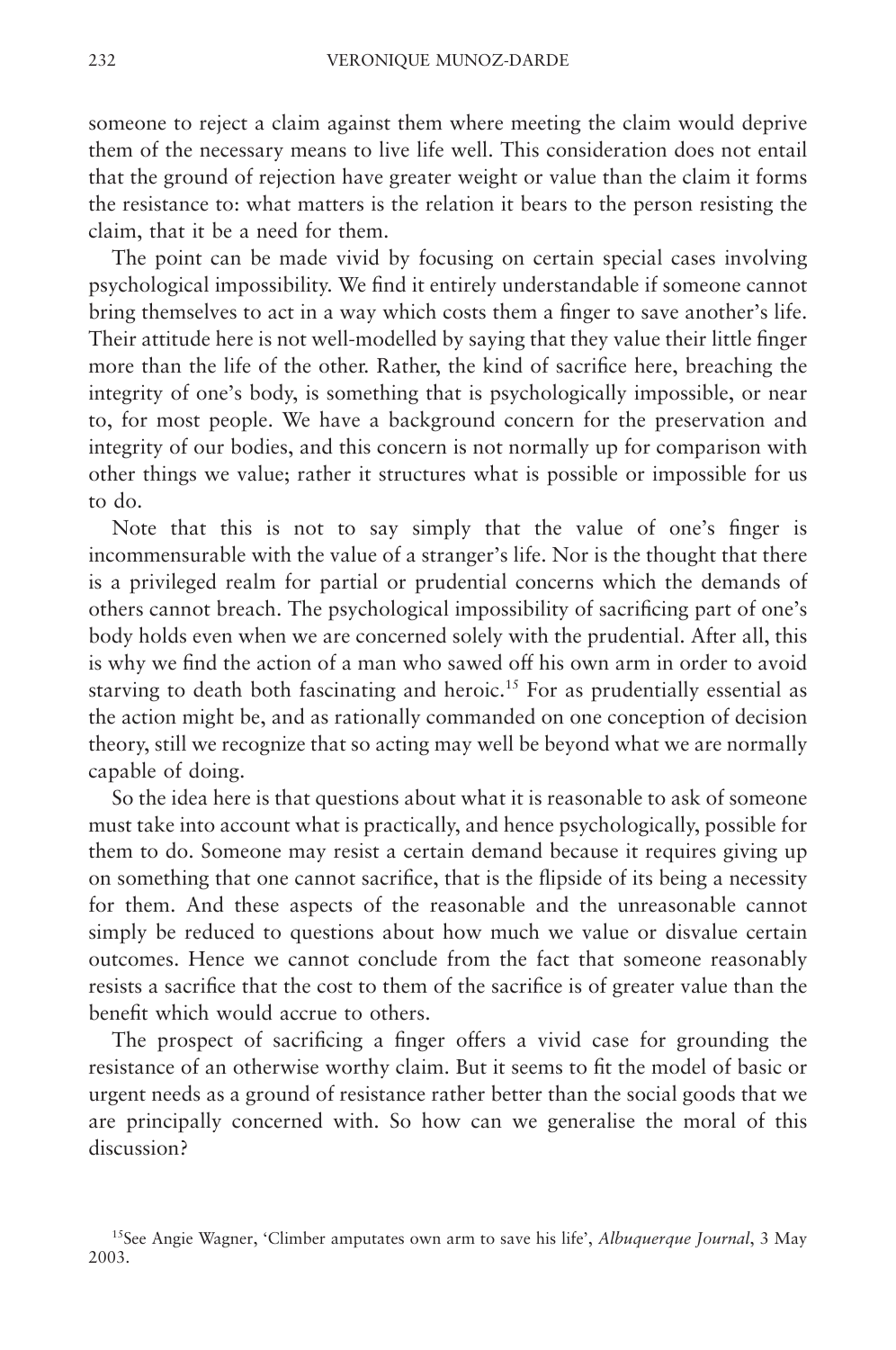One who cannot sacrifice their finger for the life of another is not claiming the indulgence of caring more about a finger than about a human life. The integrity of the body puts a limit on what someone can do. This illustrates a point which has wider application: that just as the grounds for making a claim are principally one's needs rather than preferences, so too one's grounds for *resisting* a claim are needs rather than preferences. While we may rank preferences in terms of their importance or urgency, there may be no such ranking for needs—claims for redistribution occur in circumstances of scarcity, but not such scarcity that there are no resources which otherwise would be superfluous to some people leading a flourishing life. The contest of claims is therefore over this superfluous element.<sup>16</sup>

We have here a contrast between the resources that an individual has which are superfluous to their leading a flourishing life, and those which, in the circumstances, they cannot flourish without. One undermines the shared purpose of policies aimed at meeting the demands of the benevolence we all share, if in succumbing to those policies one is required thereby to sacrifice the good life one seeks to help others achieve.

So we can avoid the move which seemed compelling given the account above of the Complaint Model. It is just not true that any of the undergraduates who would reject the policy of redistribution to the teenager must see his or her education as more important than a human life. Rather, the thought is that there are normally limits to the claims that others in need can make on us. Where meeting the claims of another would entirely disrupt one's life, it is not generally taken to be a requirement that one answers to that claim. And it is in this spirit that an undergraduate can resist the claim of the teenager without having in addition to insist that there is more value in his or her gaining an education than in the teenager gaining more years of life.

We should note, however, one important issue which will arise in the broader case. When we are concerned with those needs protected through our psychological makeup, it makes little sense to claim that we have chosen to value these things over the concerns of others. What our discussion above illustrates is that on the whole these are things which just aren't options of choice for us at all. The same cannot be said in general in relation to any specific need one has which is variable across people. For often such needs arise in the context of someone having pursued one kind of life over another. Hence we can locate within a life choices made where things could have turned out differently; on that alternative history the thing in question would be no need. This raises a further challenge: the opponent may try to locate the question of policy acceptance or rejection at the point of opting for the life in question, and ask how the individual can opt for

 $16$ I am assuming throughout that our focus is on situations where there are conflicting claims on scarce resources, but where there is no excessive scarcity (as in cases of societal emergency or breakdown in extreme famine or total war). That is, the core assumption is that what Rawls terms 'the circumstances of justice' obtain: those circumstances under which it is both necessary and possible to settle matters of distributive justice.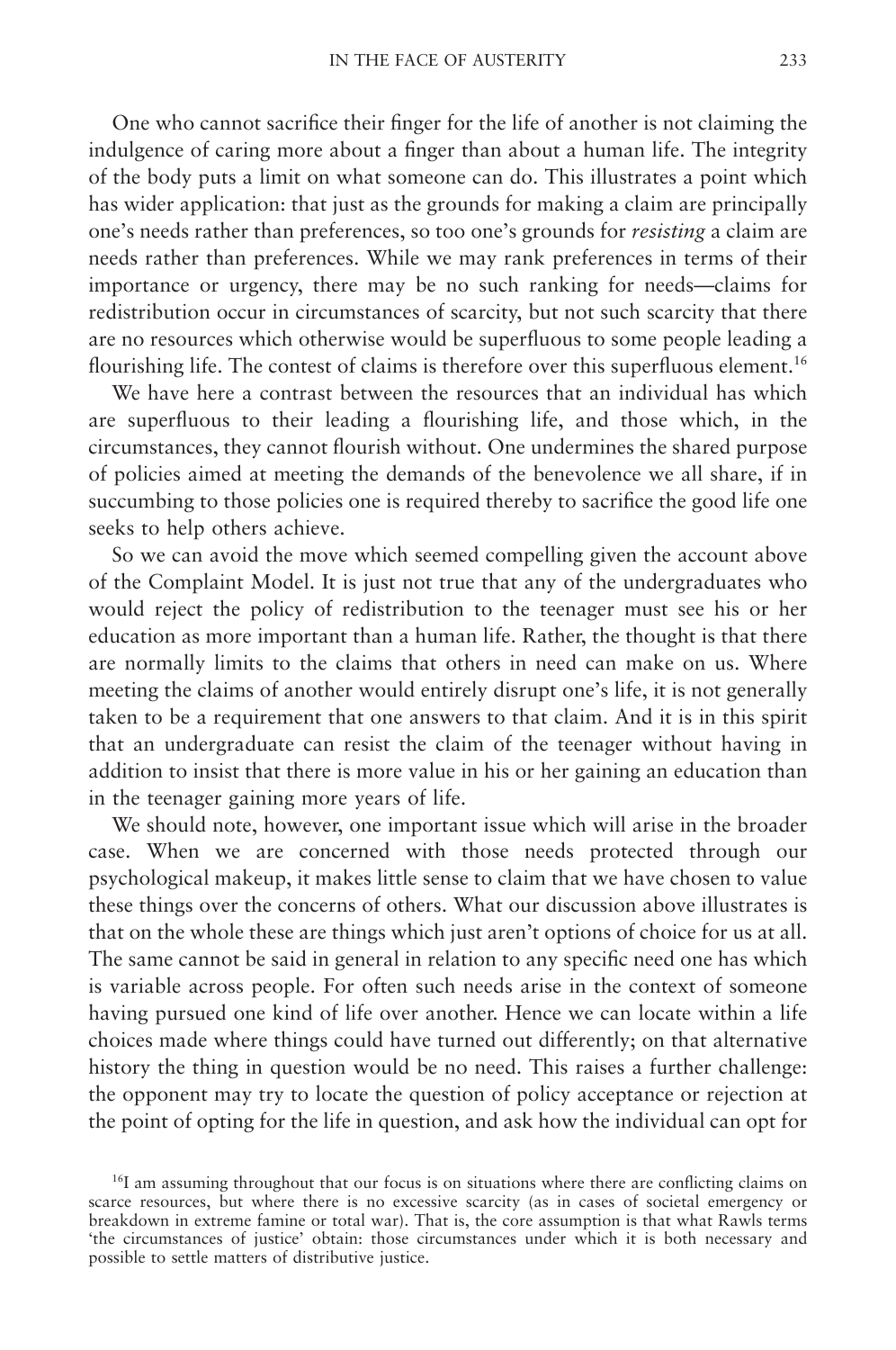that life over another possibly rewarding one without supposing that the goods it involves have a greater value than, say, the life of the teenager. In turn, in responding to this challenge we will see the significance of social goods being peculiarly social.

#### IV.

I have suggested in the discussion above that we move beyond the Complaint Model. That approach envisages the picture of reasonable rejection as a kind of decision procedure, ranking people's claims through pairwise comparison so that we can sort these claims from the most to least pressing. In the Complaint Model, an increased level of urgency gives one claim more *weight* than another, and hence allows us to see how competition may be settled between different perspectives. I have proposed instead that we might think of the pattern of reasonable rejection at one further remove from policy, as telling us about the normative grounds from which decisions would be drawn.

Our conception of a baseline, constituted by what is needed for a good life, allows us a first step in the direction of the explanation of our puzzle. It provides a suitable negative response back to the teenager: we don't have to find a more pressing claim in order to resist the demand that resources needed elsewhere should be directed towards his cure. The claims we can make and the claims we can resist each draw on what people need in order to live their lives.

Each of us has a concern with his, or her, own well-being, and something which is necessary to that well-being can be protected from the claims of others. We do not suppose that this holds because each person has to think of him or herself as more important or more valuable than others. We simply have to recognize that there are limits to what can be asked of people. So far we have suggested that a parallel line of defence should be available for the arts and humanities: it is not that we have to suppose that these goods are more valuable than a teenager's life in order for us to defend the resources that flow to them. Rather we need only argue that they form a necessary component of the good lives that we can have, and hence that the sacrifice of them is demanding too much of us.

At best, though, this gives us a stand-off between the claim of the teenager which, I have argued, can be legitimately resisted, and the claims that students have for education, which they cannot be forced to forego, but still are claims of need which too might be found too demanding (as indeed the teenager presumably would find them). That is, just as the picture I have offered does not provide a decision procedure, so too it doesn't offer us sufficient to answer why we are happy with the *status quo*.

Furthermore, our strategy will succeed only if we can both show that the arts and humanities are a need for us, and also show that in treating them as such we do not have to suppose that they are more valuable than human life. Otherwise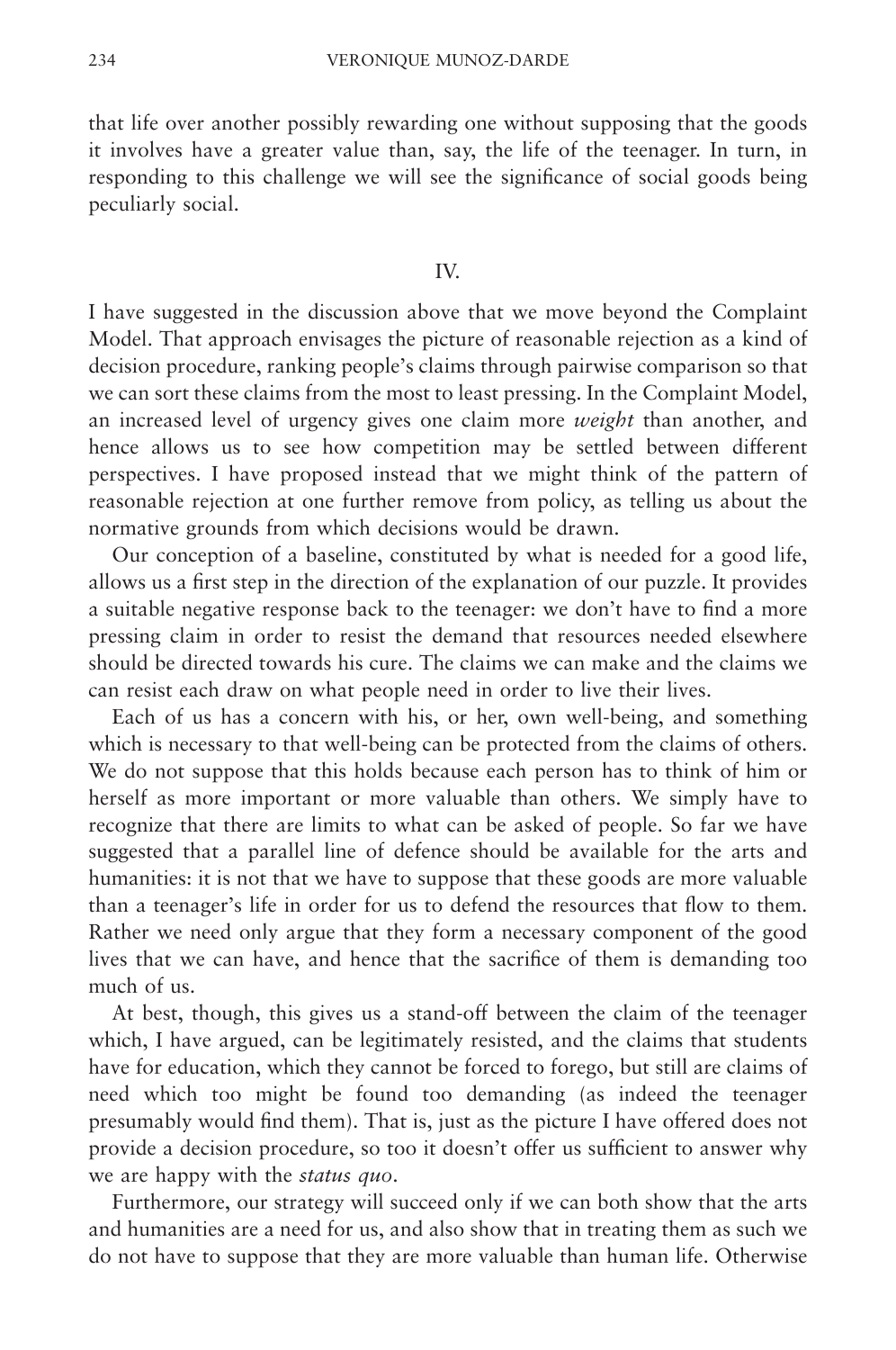we will be back with the problems with which we first began. Now, there is a line of thought which makes it sound very odd to suppose that culture or education really are needs or practical necessities in the kind of stringent manner one might suppose is required to explain away resisting the demands for sacrifice from others. In what sense does one *need* to have visits to the Louvre, or *need* to learn about the poetry of Walt Whitman?

At least initially, one might think that this response misconceives the range of needs we have. As we noted at the outset, there are invariant needs among human beings which pretty much all members of the species *homo sapiens* share. And these needs seem closely connected to the kinds of psychological incapacities we highlighted in the last section. But invariance across human beings should not be thought of as the key test of need: what rather we want to isolate is how, in the relevant circumstances, an individual is pursuing a worthwhile and flourishing life. Those things which are a necessary means to that kind of life will indeed be among the individual's needs. To that extent, simply given the kind of life in question, the status of art and culture as necessary explains why they are not a required sacrifice.

All the same, the resistance so far highlights merely that we could not *require*, as things stand, of any of the undergraduates this sacrifice. But it doesn't rule out thinking that the sacrifice would be the heroic thing for them to do. And hence, doesn't rule out us thinking that in an important sense the world would be a much better place if the students could only bring themselves to the right kind of motivation that would direct them towards lives as medical orderlies or insurance accountants, dedicated towards the health industry's goal of extending the life of each to an adequate length. It may not be possible to require this heroic sacrifice from the present generation, but maybe the expectation to study at publicly supported arts and universities would begin to disappear if many young people chose in this way, and that would lead to the possibility of switching funds towards meeting urgent needs rather than supporting liberal arts education, without anyone having to give up what is a necessity for them. Inspired by this vision, we can imagine one of the students campaigning for the following proposal: 'in fifty to a hundred years we will withdraw public support, and encourage all charitable donations away from museums, professional operas and ballets, and so on, and instead use the money for medical research.'

Yet, merely to describe this outcome, I think, is to sketch a position that we do not find attractive at all. It is not merely that it would require heroism of the young now at university to sacrifice their education, and that this is beyond the call of any duty for them. It is that there would be something misguided and ill-conceived in the sacrifice of all social goods. And the account that we have offered so far does not explain why one should have that reaction.

The extra element which we have yet to capture seems to be one directed towards the status of the social goods themselves: the goods of liberal education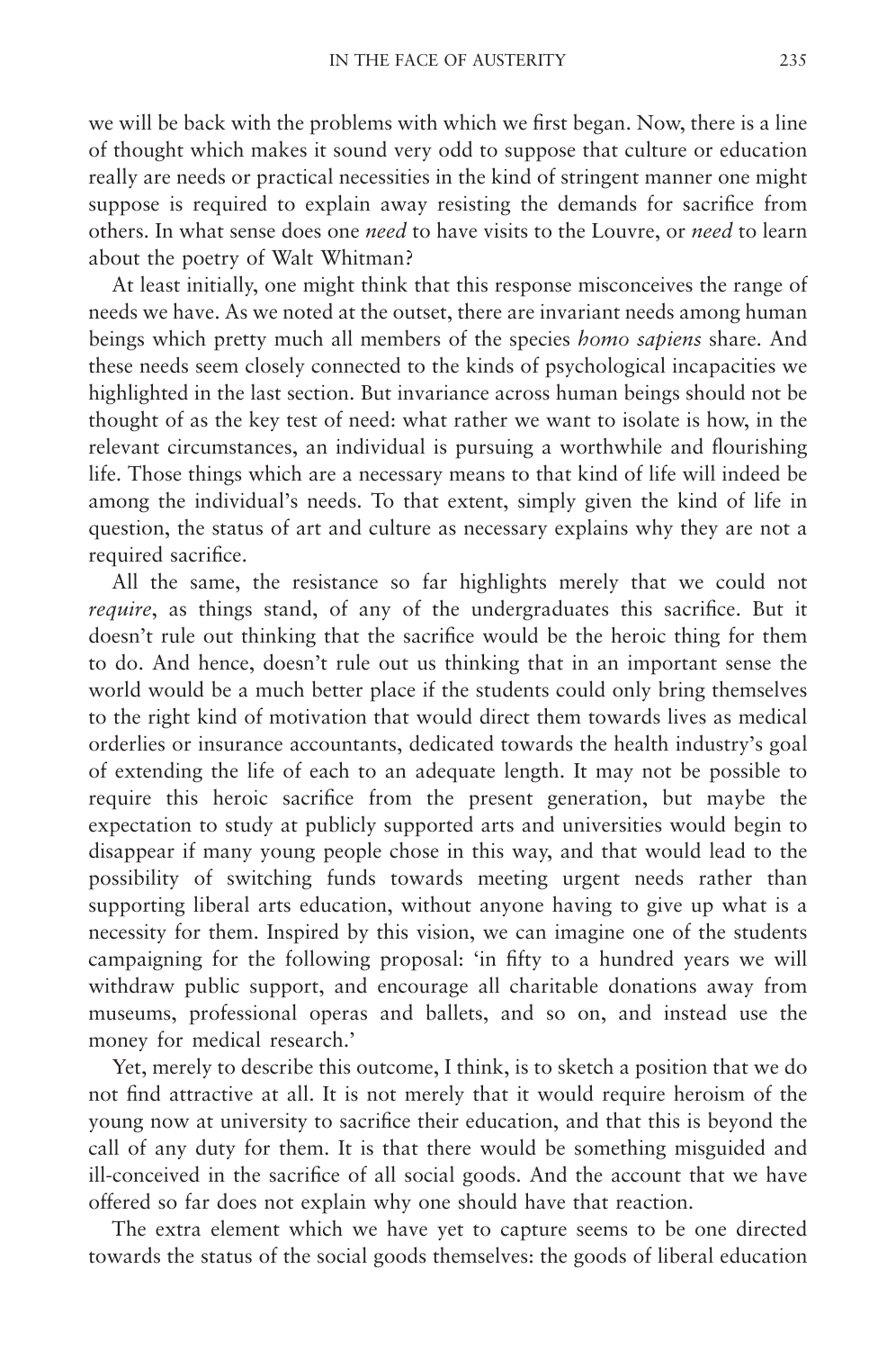and the arts. The method of pairwise comparison captures these concerns by factoring in for each individual the benefit they receive from that good. And this itself, we should note, is a complex benefit. For there is both the benefit that a given individual will receive through his or her education, or through the visits he or she makes to various museums throughout the world, and, in addition, there is the benefit that accrues to one simply through living in a society in which people gain such an education or go to museums.

Nonetheless, the added concern we have here is that even when one takes these into account for any given individual, one still will not properly have captured the way in which social goods matter to us. In addition to the individual benefits distributed through society, there seems to be a good which we share collectively through there being educational establishments, museums, fine buildings, or fine wines. The pairwise comparisons as they are envisaged in the Complaint Model of necessity would leave any such value out of the account for determining acceptable or unacceptable policies for a society to follow.

If this is right, then one element of the case that we would want to retain and explain is the thought that it is unreasonable of the teenager to demand these resources from us, when the consequence of so directing the resources would be the loss of all of these social goods. Our concern here is that the grounds of rejectability are not exhausted by the concerns of any of the individuals who face a life choice between either partaking in social goods such as higher education, or devoting themselves to the urgent needs of the few. But where, in an individualistic picture, can we make room for any such additional concerns?

The difficulty we saw with insisting on this is that the grounds for this verdict would seem to require the aggregation of the numbers involved to have a value weighty enough to balance the urgent needs of the teenager. We noted two problems with this. First, as in the Jones case, it seems that there are cases where such aggregation is not intuitive, so we need to know what the key differences are between the examples. Second, appealing to the sheer numbers involved didn't seem the right kind of ground to offer back to the teenager.

The appeal of aggregation depends on the thought that all that can bear on the question of permissibility for the distribution of resources are the costs and benefits to individuals. If one doesn't value art and education more than the life of a teenager as such, then the only way that the benefits to any given individual of a liberal education could excuse the cost of life to the teenager is through being aggregated with the benefit accrued to other individuals as well, or so the thought goes. But that seems a narrower base of concern than is really in play. We do not value liberal education solely for the benefits that individuals separately enjoy, even when we consider the aggregate of this benefit. We also think that there is a *shared* social benefit in life being so organized that people are inducted into such education, and others are dedicated to preserving these institutions of learning. So the question rather is whether there are social goods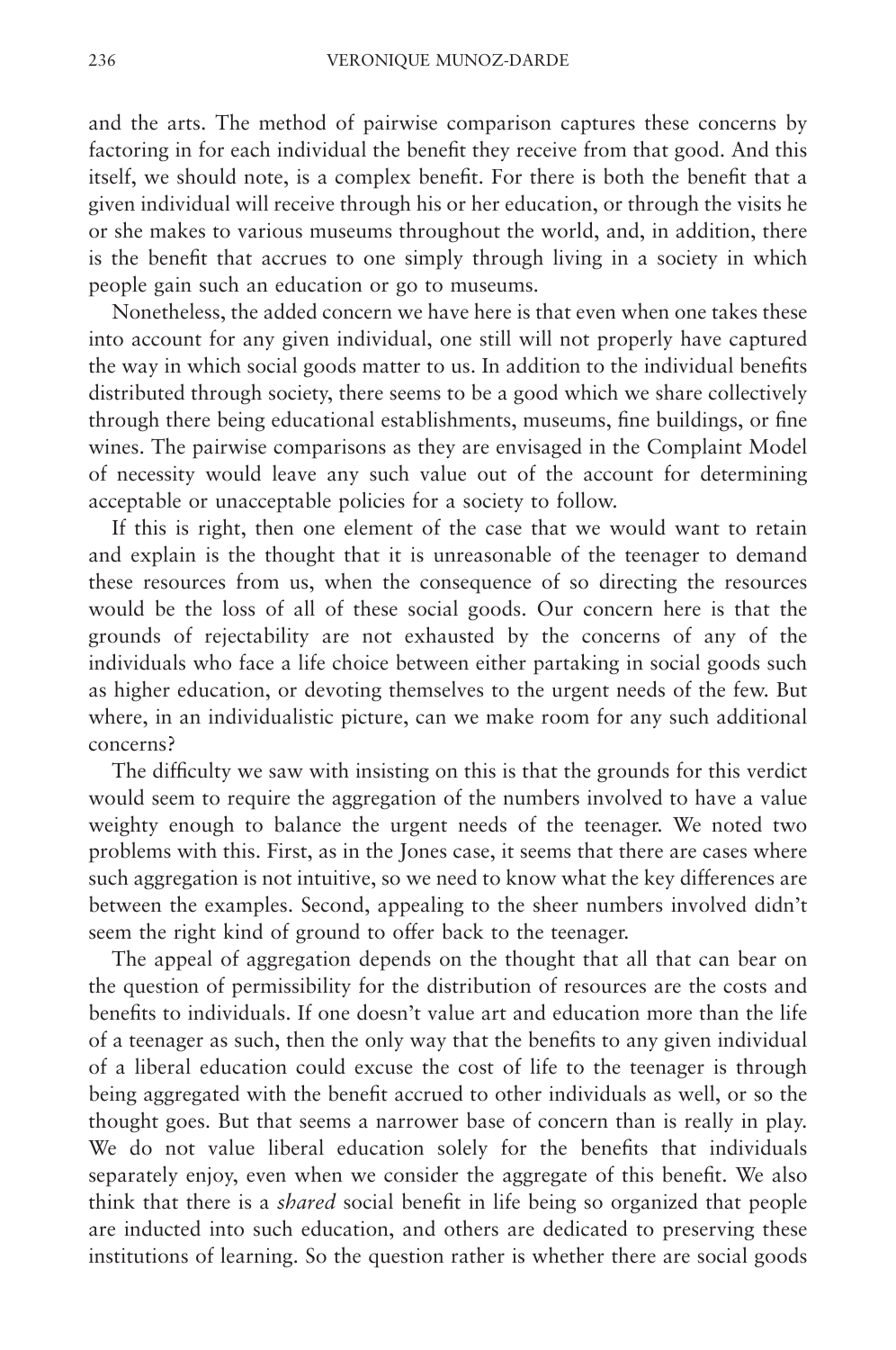or values, to be justified to all regardless of whether they benefit from them, and relative to which we can ask whether the claims of an individual impose too much on us.

Again, now in a social context, we can question whether this is solely a matter of comparing values. Are we claiming that considered jointly we value art and education more than the life of a teenager? If so, why is that more acceptable than any one of us insisting on the importance of the good in his life over the length of the teenager's life? In the individual case, we avoid having to press this last question by drawing a contrast between what is necessary for someone, and so beyond the claims of others, from the other resources that they possess. Is there a comparable contrast that we can make at a social level?

There are many ways in which people can choose to live their lives. Among such are those which require joint endeavours and the pursuit of common ends. It cannot be a requirement that the only end we maintain together is the pursuit of urgent needs. That we have a society together involves the pursuit of commonly recognized goods such as the developing of traditions of education, violin making, cheese making, or sporting excellence. Given that in fact we live in a society which has flourished through engaging in these activities, we jointly have an interest in these kinds of life carrying on. There can be no requirement on us from the urgent needs of any individual that we do not live in this kind of way. That this is a proper way of living together must be something that any reasonable person can recognize. It is not just that, in asking of any given individual that they should opt for a life of a hospital orderly or of middle management, one would be demanding more than it is proper to ask. It is also that, in hoping for a world in which individuals *all* made that heroic sacrifice, one would be looking for a world in which the proper means of living together would have been taken away.

To put things this way is still to hold to the Individualist Restriction, that all policies must be justifiable to each individual. But what we have resisted is one conception of what such justification consists in: that it should merely track individual benefits and costs. We have modified this picture in at least two ways. First, we consider not just whether something is a cost to an individual, but whether that cost involves depriving them of a necessary means to flourishing. Second, in understanding the demands that each of us can make of others we look not just to the needs of individuals, but also to the needs we have jointly or collectively.

Now we can return to Jones and his one hour of excruciating pain. In that example, people are enjoying a football game, but it is only their individual hour of pleasure which is in question—not the very continuance or disappearance of such shared activity. Only an aggregation of individual pleasures can outweigh Jones's pain, and this explains the overwhelming feeling that it would not be right to prolong his agony in order to see the conclusion of the game. The structural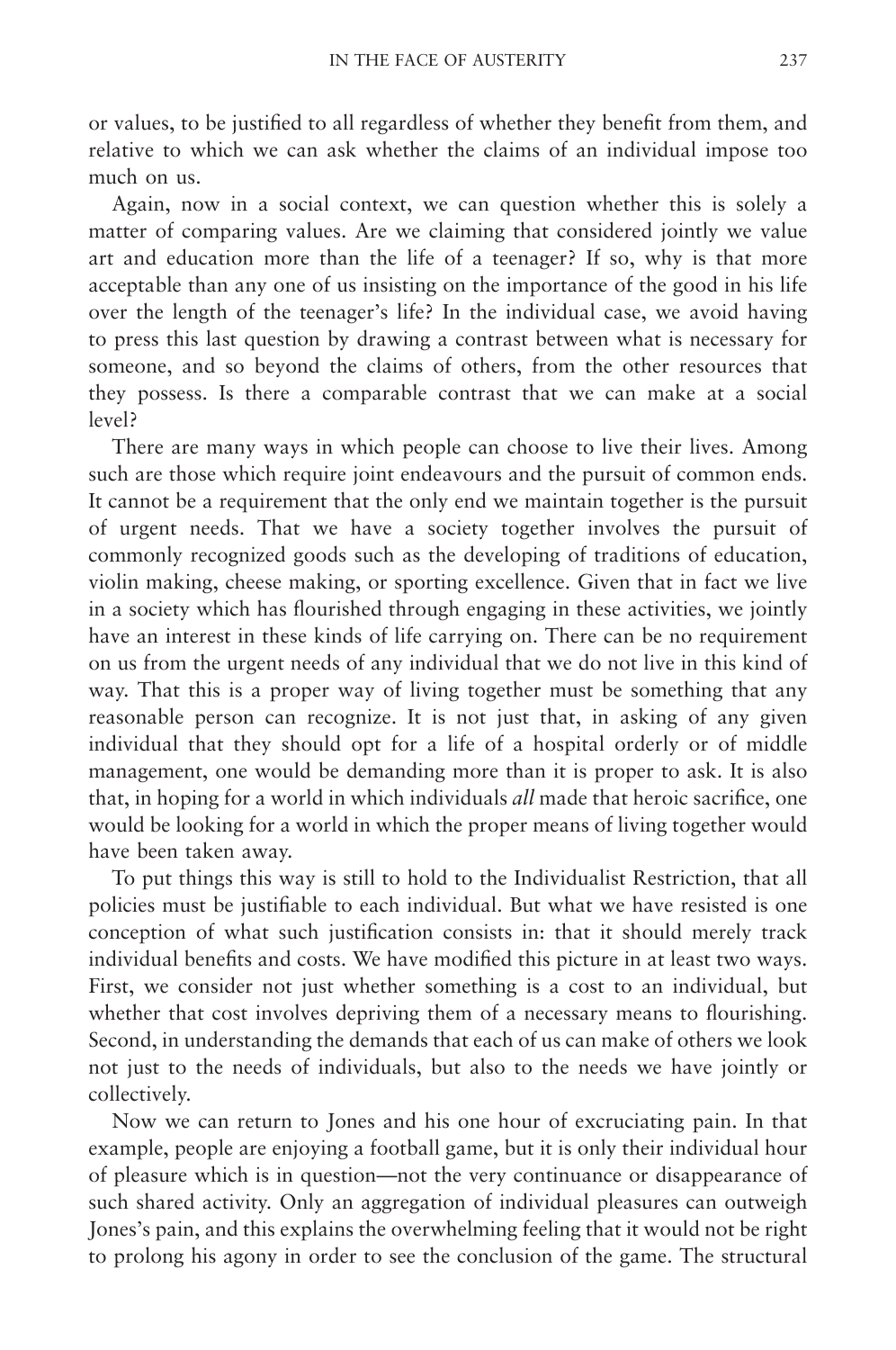differences between the two cases turn out to be multiple, but each in different ways to reflect important aspects of the social goods involved. What matters is not mere benefit to individuals on a given occasion, however much this might be aggregated. Rather, what matters is what, in the circumstance, turns out to be an essential element of life's going well. While this may focus on aspects of any individual's flourishing, there are also elements of this which we can only properly bring into focus from a social and a plural perspective.

Social goods vary across different societies, and people engage with them differently. A particular social good becomes a need for someone once they are already set on some type of life. To exploit an example by Joseph Raz, a concert pianist with broken fingers may be able to make a new life as business accountant, but they nevertheless lose the life they have. Preserving their fingers is directly dictated by a concern for their personal needs.17 How does the same thought play out at a social level? The variety of good lives available is more restricted once we take this level into account. Some goods are neither identified nor accessible in certain contexts. What may seem optional at an individual level is not so at a social level: past choices have already committed all resources to some goods and not others. We need to allow that there is no other than a historical justification as to why these particular goods matter around here. The particular goods and values that we are so engaged with need have no special status beyond being the ones that we here have come to sustain. But for us to flourish together, we must be so committed to *some* goods. The question we are concerned with is: once we recognize this fact at a social level, how can we accommodate it in an individualistic perspective.

We have so far talked in terms of what we collectively or jointly have a commitment to. This might suggest the picture of supposing that entities other than individuals are relevant to political or ethical enquiry: that we need to think about groups or communities and their rights. A commitment to such entities does not involve aggregative methods: we need not think that a group has benefits just through the fusion or aggregation of the benefits to each of its composing members. But still, thinking in terms of such entities and, moreover, supposing them to have an appropriate ethical status of making or resisting claims would seem to take us beyond a properly individualistic perspective consonant with the Individualist Restriction.

An alternative approach to these inflations is just to pay proper heed to the significance of the grammatical category of number, and recognize the role that the contrast between what one does singly, just as an individual, and what one does jointly, with others, is marked in our ordinary thought and language. That is, some things hold plurally of us, in a way not to be understood simply in terms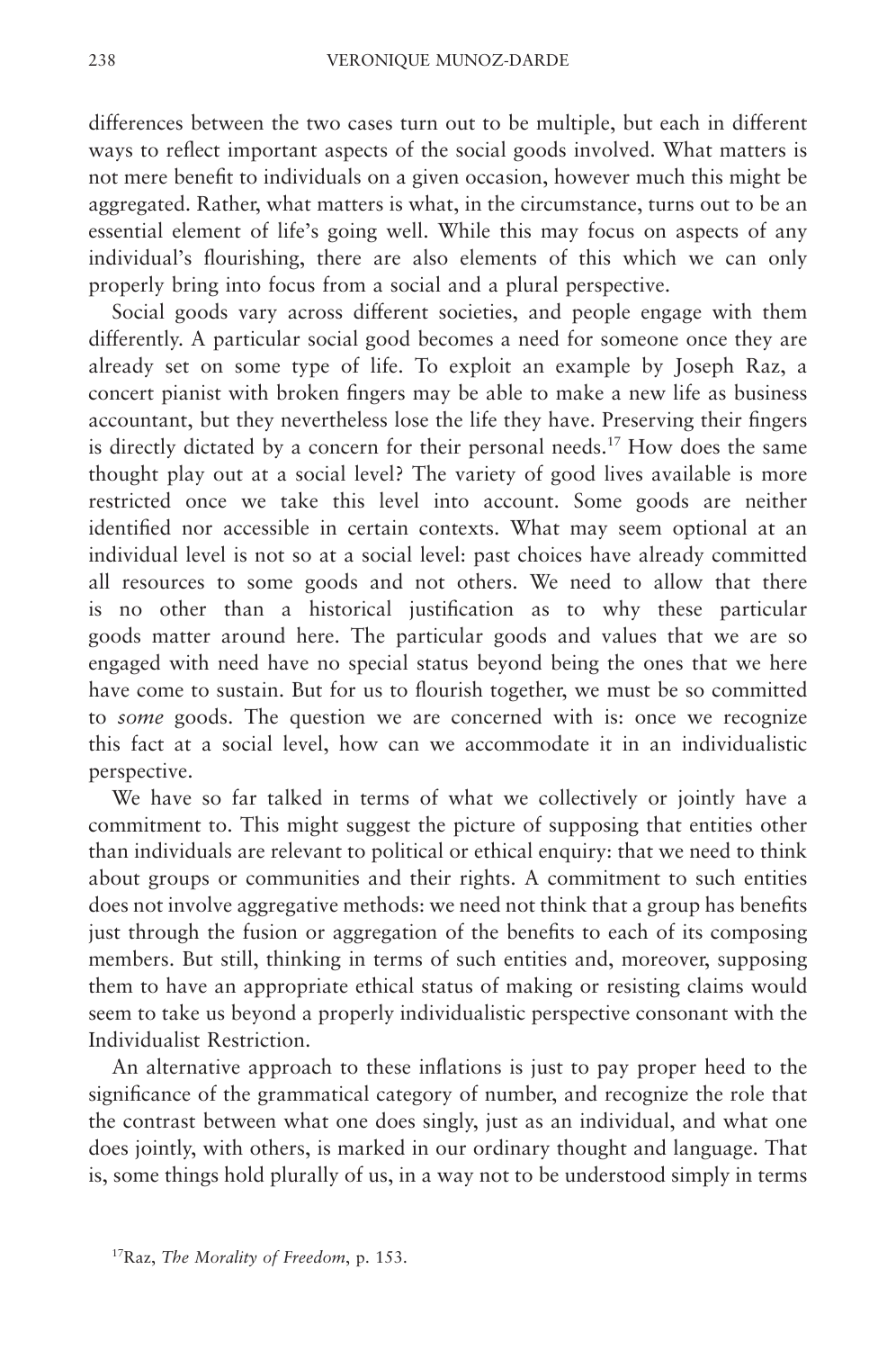of what is true of each of as us a single individual. It is the bleakness of a society whose institutions aim solely at servicing the several needs of individuals without attention to what we can jointly engage with which we should recoil from in the teenager's demands.

How is this talk of things holding of pluralities, and of something being plurally true of some of us, rather than true of each of us singly, a way of avoiding a commitment to groups as entities? Consider an example. We form a circle uniting our hands around the castle. Of none of us individually can it be said that '*x* surrounds the castle' holds of them. The predicate of the verb 'surround' is intractably plural. In analogous manner, the importance of social goods cannot be fully explained by the benefit that each of us derives from them. In recognizing that something holds of some us together, namely that we surround the castle, we do not introduce some new entity into the story, but only recognize a range of ways in which things can be true of each of us, or of us all together.

Perhaps the most direct way to spell out what the idea that we are to consider ourselves as a plurality gives us in this context is to contrast 'this is good for us' and 'this is a need for us'. From an individualistic perspective, 'this is good for us' can only be true if the sentence is read *distributively*, and the good in question is taken to be good for each of us individually. For were we to suppose the sentence *collectively* true while distributively false, that would imply that the good would be present without having to be good for any individuals in particular.

On the other hand, it is more plausible that 'this is necessary for us' can be true when read collectively consistent with individualism. That is, it might be the case that something is necessary for us taken together collectively even though it is not true of each single individual that they can say that the thing in question is necessary for them. For, with respect to each individual we might deny that for them on their own it is strictly speaking true that the social good in question is a necessary means to a flourishing life—they could opt to live differently, and the social good would still flourish through others' engagement with it. That the social good is a necessary means to individuals' pursuing the good life may be reflected only at a social level where we can consider the coordination of different individuals' plans. Acknowledging this is not to grant that there are any entities other than individual human beings whose good we need to take into account. So there are no more entities in the story than those with which we started.

An individualistic perspective does not ascribe any distinctive moral status to social groups, corporations, or collectivities as entities which can make claims. In common with this impulse, we have not introduced any such entity. But the individualistic perspective will go wrong, I suggest, if it fails to recognize that there is an important status to those things which arise from our common or joint action, when we act collectively or co-operatively. In taking as primitive talk of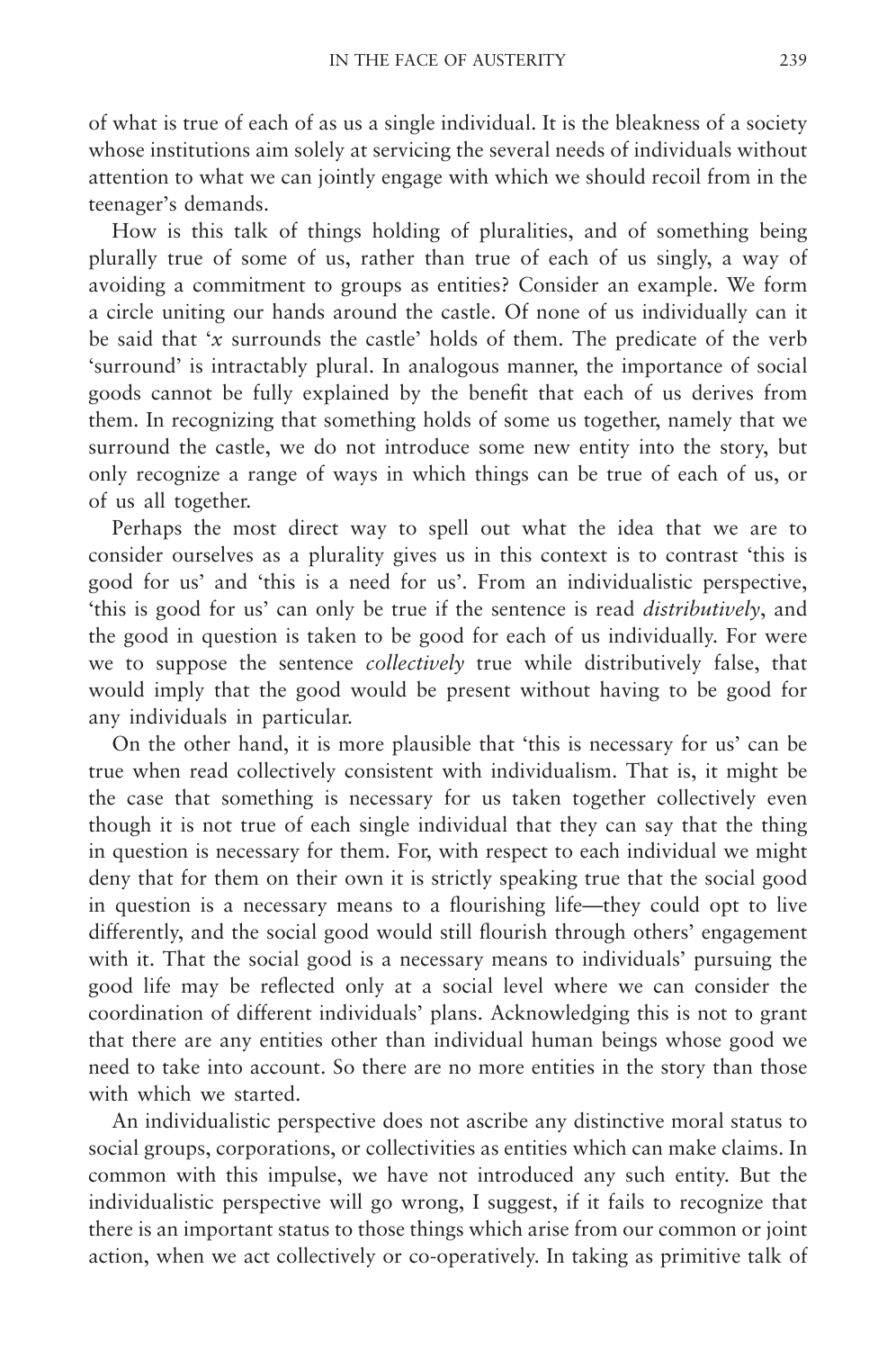us 'plurally committing to something,' we can properly recognize that level of fact.18,19

There is, furthermore, a difference between individual sacrifice and sacrifice at a social level. Once a student has decided to make the sacrifice to give up higher education, such an education is no longer a need for that particular individual. They now live differently, according to what is their reasoned life-choice. But there still is for us as a whole the need of that good, and that reflects how that good bears on us, independently of any person's given choice.

It is through coming together and partaking in idiosyncratic but necessarily joint enterprises that we find meaning together. It cannot, therefore, be a proper demand of justice or of morality that this should be forsaken in other than the most extreme circumstances.

Where the example of Jones reflects that we do not have simple aggregative impulses in our moral thought, the example of the teenager shows that we nonetheless have a keen eye on what goods society must provide if we are to live well together.

### V.

The questions raised here at a level of great theoretical abstraction echo concrete and persistent political complaints. It is a common thread of journalistic commentary, for example, that NASA and in particular the race to the moon was an inappropriate use of federal funding given the level of destitution within the USA. And more recently in London, there has been the sharp criticism of a hospital for its purchase of a polished stone as a monument at the public entrance of the hospital. Critics have been shocked at the relatively modest cost of the work of art and have suggested that the resources expended on this could better have been directed at the saving of lives.

So far, one moral to draw from our discussion, I suggest, is that these criticisms do not really wear their reasoning on their sleeves. Although the debate seems to be at a certain level of abstraction about how we should use social resources, we cannot really see it as that. Those who criticize the Space Race simply feel that this was not a form of engagement which had value in itself. At best, instrumental

<sup>18</sup>The idea that we should take the contrast between plural and singular predication seriously is central in recent discussion in the philosophies of logic, mathematics, and language; see George Boolos 'To be is to be the value of a variable (or some values of some variables)', *Journal of Philosophy*, 81 (1984), 430–50; Keith Hossack, 'Plurals and complexes', *British Journal for the Philosophy of Science*, 51 (2000), 411–43; Alex Oliver and Timothy Smiley, 'Plural descriptions and many-values functions', *Mind*, 114 (2005), 1039–18; Fraser MacBride, 'The particular–universal distinction: a dogma of metaphysics?', *Mind*, 114 (2005), 565–614. For opposition see, James Higginbotham, '*On higher-order logic and natural language*', *Philosophical Logic*, ed. Timothy J. Smiley, *Proceedings of the British Academy*, vol. 95 (Oxford: Oxford University Press, 1998).

 $19$ Of course this leaves open what commitments we have to the existence of group agents and the ontology of the social world.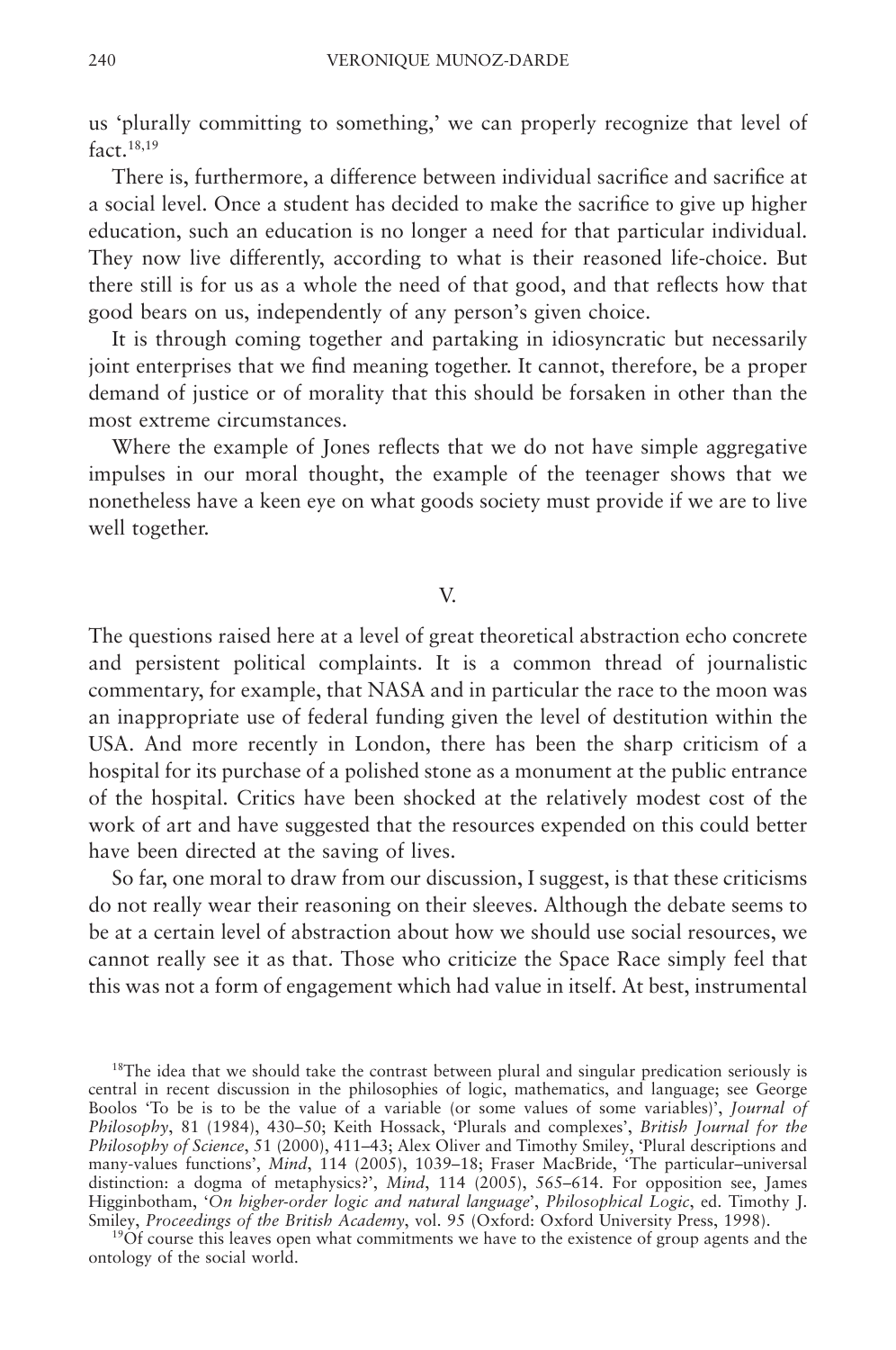political and technological advantage could be had through these means, but the activity of walking on the moon had nothing in itself which ought to have been of appeal. Likewise those who detest the polished stone do not really reject all forms of public art in institutional settings: they do not recommend the removing of Nelson's Column or the Tower of London. Rather they find the work of art in question impenetrable or of low quality and hence not appropriate for the hospital. So the critics do not uniformly accept some general principle about the proper use of public funds which neatly excludes just the examples they highlight for criticism. They do recognize the need for some activities which do not meet the narrowly defined purpose that they suppose public funds should be directed at.

That, of course, does not explain or explain away the political force of challenging some social enterprise through contrasting it with unsatisfied needs. And this political challenge is one that we need to take seriously independent of the theoretical puzzles we have been concerned with here. It is notable that in many Western countries traditional social goods such as higher education come under scrutiny and challenge, and in public debate it is increasingly common to see both critics and defenders make the assumption that the only appropriate justification for such goods rests on the benefits accrued to a wide variety of individuals, or the ways in which an increasing number of needs may be met. If universities or museums are to survive, a better way has to be found to articulate publicly the distinctive values to which they answer and with which they are engaged. And one can succeed in that political aim only with a better theoretical purchase on the role of social goods in the well-ordered society.

My hope, in this article, is to have begun addressing these problems. In closing, let me summarise how the understanding of social goods as plural needs developed in the last section helps.

Our initial question was whether a just society is one in which urgent needs have absolute priority. It is surprising that there is little discussion of the problem in these stark terms: the absence of *any* resources left for valuable activities such as art, philosophy, or pure mathematics. Moreover, this is not solely a practical dilemma for how to distribute *public* funds raised from taxation, but is also a question facing private donors: should they contribute to cancer research, or offer a large amount of money to acquire a rare painting for a worthy museum?<sup>20</sup>

Our problem, then, was how to make sense of the urgency that some needs have while leaving room for social goods. My strategy has been to focus on understanding social goods. In sum, I have offered two elements as part of our solution. The first is the notion of need as the basis of reasonable rejection. This rejects the model of balancing value against value, and so avoids the counter-intuitive claim that opera or football are more valuable than a human